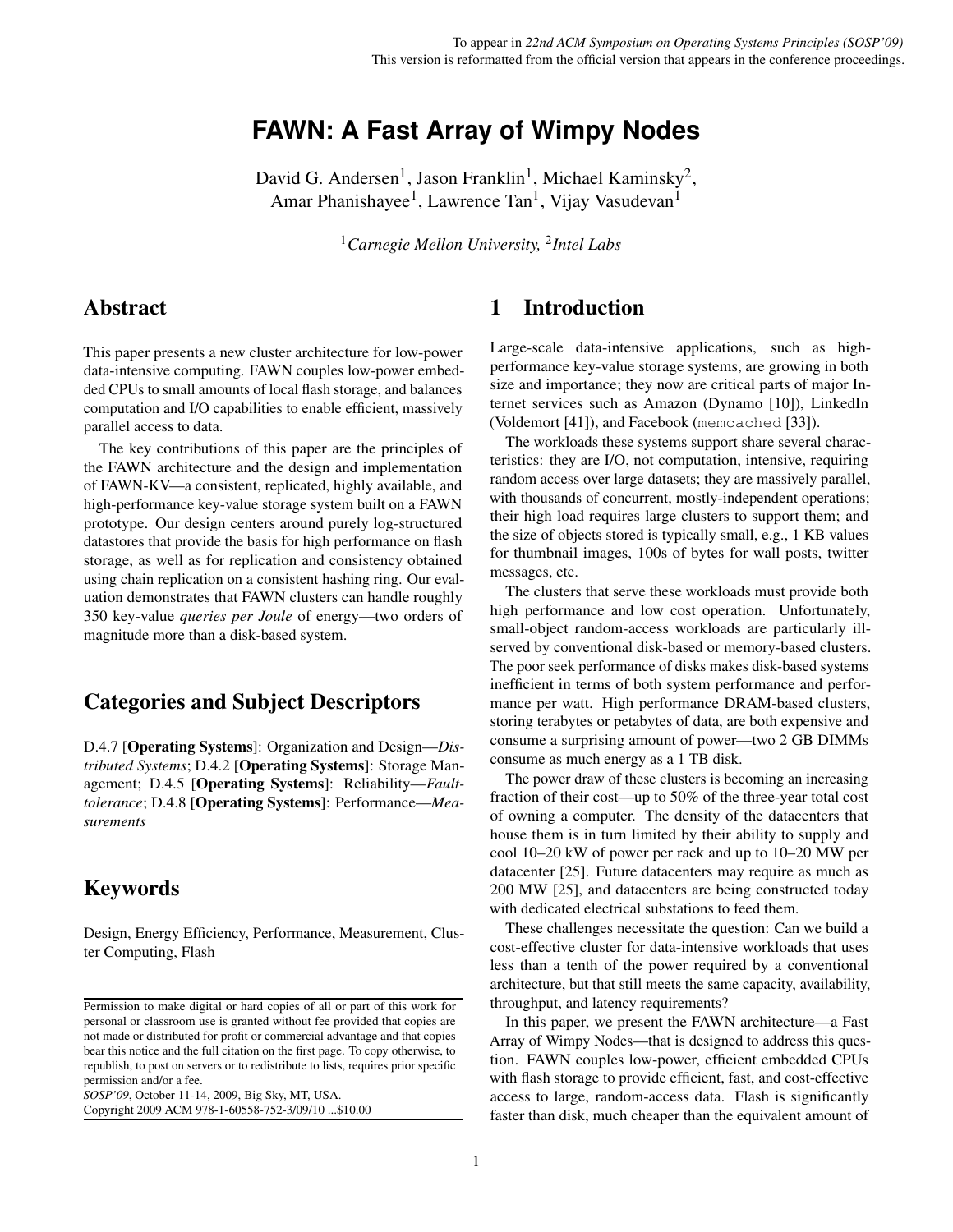DRAM, and consumes less power than either. Thus, it is a particularly suitable choice for FAWN and its workloads. FAWN creates a well-matched system architecture around flash: each node can use the full capacity of the flash without memory or bus bottlenecks, but does not waste excess power.

To show that it is *practical* to use these constrained nodes as the core of a large system, we have designed and built the FAWN-KV cluster-based key-value store, which provides storage functionality similar to that used in several large enterprises [\[10,](#page-15-0) [41,](#page-16-0) [33\]](#page-15-1). FAWN-KV is designed specifically with the FAWN hardware in mind, and is able to exploit the advantages and avoid the limitations of wimpy nodes with flash memory for storage.

The key design choice in FAWN-KV is the use of a *logstructured per-node datastore* called FAWN-DS that provides high performance reads and writes using flash memory. This append-only data log provides the basis for replication and strong consistency using *chain replication* [\[54\]](#page-16-1) between nodes. Data is distributed across nodes using consistent hashing, with data split into contiguous ranges on disk such that all replication and node insertion operations involve only a fully in-order traversal of the subset of data that must be copied to a new node. Together with the log structure, these properties combine to provide fast failover and fast node insertion, and they minimize the time the affected datastore's key range is locked during such operations—for a single node failure and recovery, the affected key range is blocked for at most 100 milliseconds.

We have built a prototype 21-node FAWN cluster using 500 MHz embedded CPUs. Each node can serve up to 1300 256-byte queries per second, exploiting nearly all of the raw I/O capability of their attached flash devices, and consumes under 5 W when network and support hardware is taken into account. The FAWN cluster achieves 364 queries per Joule two orders of magnitude better than traditional disk-based clusters.

In Section [5,](#page-11-0) we compare a FAWN-based approach to other architectures, finding that the FAWN approach provides significantly lower total cost and power for a significant set of large, high-query-rate applications.

## 2 Why FAWN?

The FAWN approach to building *well-matched* cluster systems has the potential to achieve high performance and be fundamentally more energy-efficient than conventional architectures for serving massive-scale I/O and data-intensive workloads. We measure system performance in queries per second and measure energy-efficiency in queries per Joule (equivalently, queries per second per Watt). FAWN is inspired by several fundamental trends:

Increasing CPU-I/O Gap: Over the last several decades, the gap between CPU performance and I/O bandwidth has continually grown. For data-intensive computing workloads, storage, network, and memory bandwidth bottlenecks often cause low CPU utilization.

*FAWN Approach:* To efficiently run I/O-bound dataintensive, computationally simple applications, FAWN uses wimpy processors selected to reduce I/O-induced idle cycles while maintaining high performance. The reduced processor speed then benefits from a second trend:

CPU power consumption grows super-linearly with speed. Operating processors at higher frequency requires more energy, and techniques to mask the CPU-memory bottleneck come at the cost of energy efficiency. Branch prediction, speculative execution, out-of-order/superscalar execution and increasing the amount of on-chip caching all require additional processor die area; modern processors dedicate as much as half their die to L2/3 caches [\[21\]](#page-15-3). These techniques do not increase the speed of basic computations, but do increase power consumption, making faster CPUs less energy efficient.

*FAWN Approach:* A FAWN cluster's slower CPUs dedicate more transistors to basic operations. These CPUs execute significantly more *instructions per Joule* than their faster counterparts: multi-GHz superscalar quad-core processors can execute approximately 100 million instructions per Joule, assuming all cores are active and avoid stalls or mispredictions. Lower-frequency in-order CPUs, in contrast, can provide over 1 billion instructions per Joule—an order of magnitude more efficient while still running at 1/3rd the frequency.

Worse yet, running fast processors below their full capacity draws a disproportionate amount of power:

Dynamic power scaling on traditional systems is surprisingly inefficient. A primary energy-saving benefit of dynamic voltage and frequency scaling (DVFS) was its ability to reduce voltage as it reduced frequency [\[56\]](#page-16-2), but modern CPUs already operate near minimum voltage at the highest frequencies.

Even if processor energy was completely proportional to load, non-CPU components such as memory, motherboards, and power supplies have begun to dominate energy consumption [\[3\]](#page-15-4), requiring that all components be scaled back with demand. As a result, running a modern, DVFS-enabled system at 20% of its capacity may still consume over 50% of its peak power [\[52\]](#page-16-3). Despite improved power scaling technology, systems remain most energy-efficient when operating at peak utilization.

A promising path to energy proportionality is turning machines off entirely [\[7\]](#page-15-5). Unfortunately, these techniques do not apply well to FAWN-KV's target workloads: key-value systems must often meet service-level agreements for query response throughput and latency of hundreds of milliseconds; the inter-arrival time and latency bounds of the requests prevents shutting machines down (and taking many seconds to wake them up again) during low load [\[3\]](#page-15-4).

Finally, energy proportionality alone is not a panacea: systems ideally should be both proportional *and* efficient at 100% load. In this paper, we show that there is significant room to improve energy efficiency, and the FAWN approach provides a simple way to do so.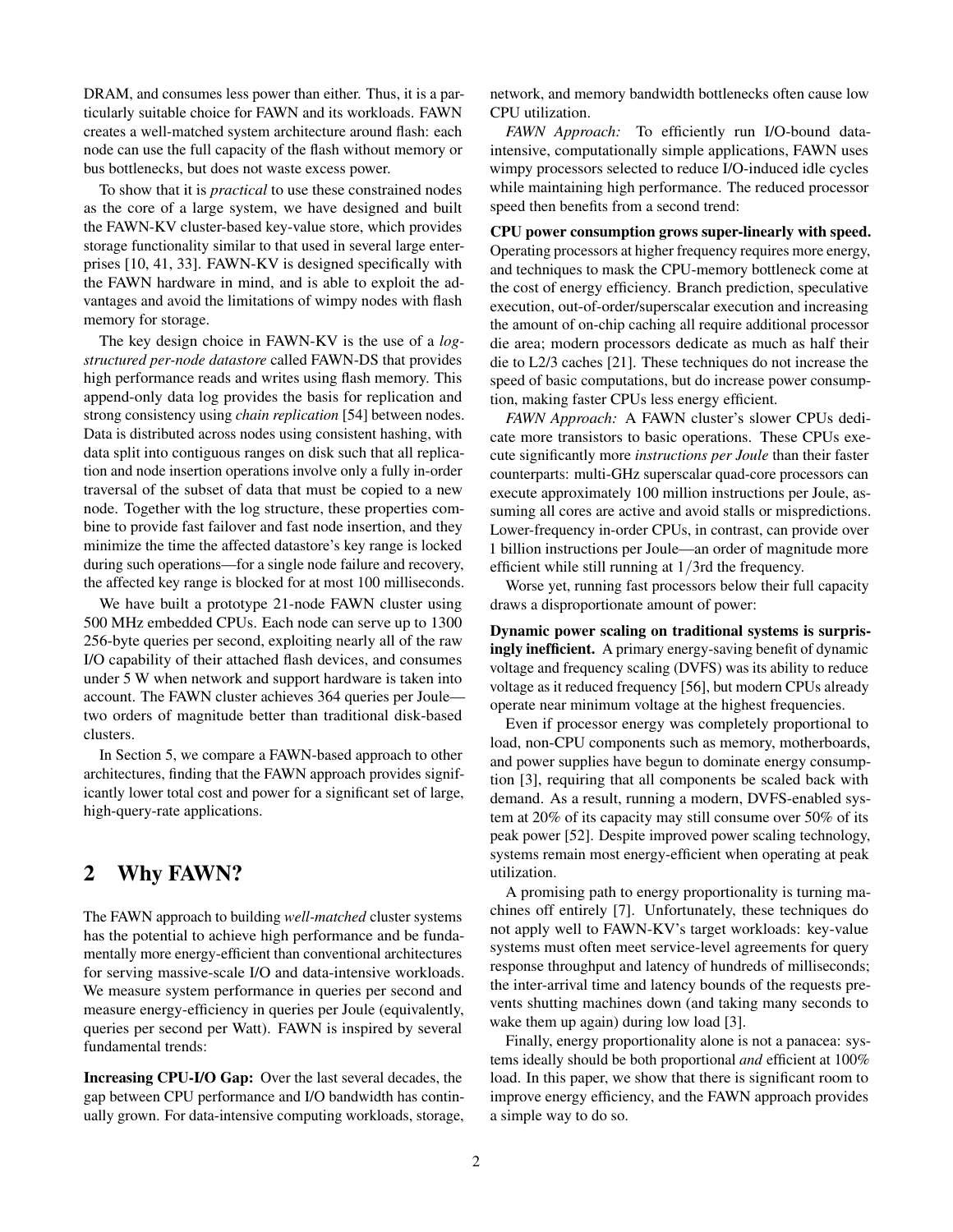### 3 Design and Implementation

We describe the design and implementation of the system components from the bottom up: a brief overview of flash storage (Section [3.2\)](#page-2-0), the per-node FAWN-DS datastore (Section [3.3\)](#page-2-1), and the FAWN-KV cluster key-value lookup system (Section [3.4\)](#page-4-0), including caching, replication, and consistency.

### 3.1 Design Overview

Figure [1](#page-2-2) gives an overview of the entire FAWN system. Client requests enter the system at one of several *front-ends*. The front-end nodes forward the request to the *back-end* FAWN-KV node responsible for serving that particular key. The back-end node serves the request from its FAWN-DS datastore and returns the result to the front-end (which in turn replies to the client). Writes proceed similarly.

The large number of back-end FAWN-KV storage nodes are organized into a ring using consistent hashing. As in systems such as Chord [\[48\]](#page-16-4), keys are mapped to the node that follows the key in the ring (its *successor*). To balance load and reduce failover times, each *physical node* joins the ring as a small number (*V*) of *virtual nodes*, each virtual node representing a *virtual ID* ("*VID*") in the ring space. Each physical node is thus responsible for *V* different (non-contiguous) key ranges. The data associated with each virtual ID is stored on flash using FAWN-DS.

### <span id="page-2-0"></span>3.2 Understanding Flash Storage

Flash provides a non-volatile memory store with several significant benefits over typical magnetic hard disks for randomaccess, read-intensive workloads—but it also introduces several challenges. Three characteristics of flash underlie the design of the FAWN-KV system described throughout this section:

- 1. **Fast random reads:**  $(\ll 1 \text{ ms})$ , up to 175 times faster than random reads on magnetic disk [\[35,](#page-15-6) [40\]](#page-16-5).
- 2. Efficient I/O: Flash devices consume less than one Watt even under heavy load, whereas mechanical disks can consume over 10 W at load. Flash is over two orders of magnitude more efficient than mechanical disks in terms of queries/Joule.
- 3. Slow random writes: Small writes on flash are very expensive. Updating a single page requires first erasing an entire erase block (128 KB–256 KB) of pages, and then writing the modified block in its entirety. As a result, updating a single byte of data is as expensive as writing an entire block of pages [\[37\]](#page-16-6).

Modern devices improve random write performance using write buffering and preemptive block erasure. These techniques improve performance for short bursts of writes, but recent studies show that sustained random writes still perform poorly on these devices [\[40\]](#page-16-5).



Figure 1: FAWN-KV Architecture.

<span id="page-2-2"></span>These performance problems motivate log-structured techniques for flash filesystems and data structures [\[36,](#page-15-7) [37,](#page-16-6) [23\]](#page-15-8). These same considerations inform the design of FAWN's node storage management system, described next.

### <span id="page-2-1"></span>3.3 The FAWN Data Store

FAWN-DS is a log-structured key-value store. Each store contains values for the key range associated with one virtual ID. It acts to clients like a disk-based hash table that supports Store, Lookup, and Delete. [1](#page-2-3)

FAWN-DS is designed specifically to perform well on flash storage and to operate within the constrained DRAM available on wimpy nodes: all writes to the datastore are sequential, and reads require a single random access. To provide this property, FAWN-DS maintains an in-DRAM hash table (Hash Index) that maps keys to an offset in the append-only Data Log on flash (Figure [2a](#page-3-0)). This log-structured design is similar to several append-only filesystems [\[42,](#page-16-7) [15\]](#page-15-9), which avoid random seeks on magnetic disks for writes.

Mapping a Key to a Value. FAWN-DS uses an in-memory (DRAM) Hash Index to map 160-bit keys to a value stored in the Data Log. It stores only a fragment of the actual key in memory to find a location in the log; it then reads the full key (and the value) from the log and verifies that the key it read was, in fact, the correct key. This design trades a small and configurable chance of requiring two reads from flash (we set it to roughly 1 in 32,768 accesses) for drastically reduced memory requirements (only six bytes of DRAM per key-value pair).

Figure [3](#page-3-1) shows the pseudocode that implements this design for Lookup. FAWN-DS extracts two fields from the 160-bit key: the *i* low order bits of the key (the *index bits*) and the next 15 low order bits (the *key fragment*). FAWN-DS uses the index bits to select a bucket from the Hash Index, which contains  $2<sup>i</sup>$  hash buckets. Each bucket is only six bytes: a 15-bit key fragment, a valid bit, and a 4-byte pointer to the location in the Data Log where the full entry is stored.

<span id="page-2-3"></span><sup>&</sup>lt;sup>1</sup>We differentiate datastore from database to emphasize that we do not provide a transactional or relational interface.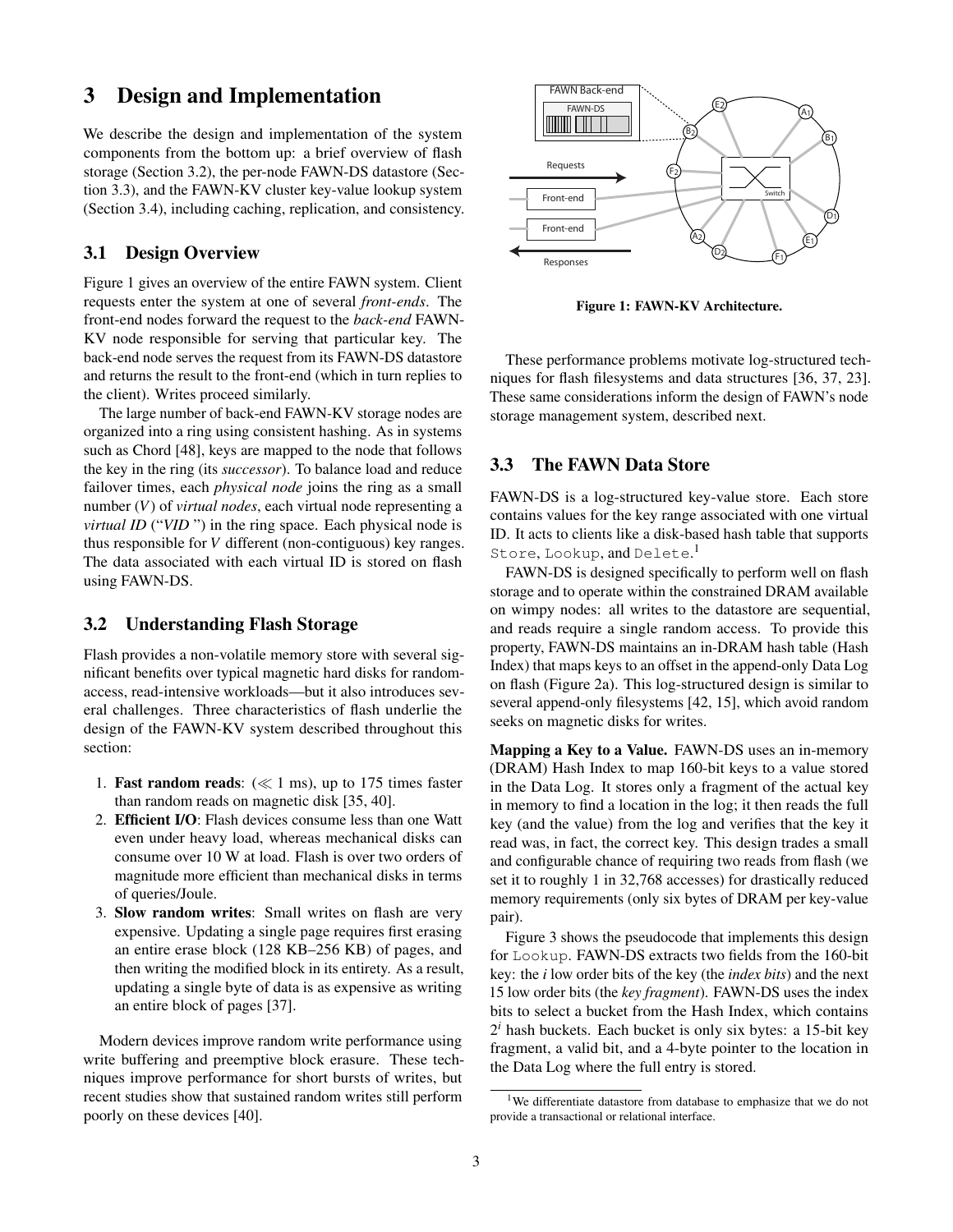

<span id="page-3-0"></span>Figure 2: (a) FAWN-DS appends writes to the end of the Data Log. (b) Split requires a sequential scan of the data region, transferring out-of-range entries to the new store. (c) After scan is complete, the datastore list is atomically updated to add the new store. Compaction of the original store will clean up out-of-range entries.

Lookup proceeds, then, by locating a bucket using the index bits and comparing the key against the key fragment. If the fragments do not match, FAWN-DS uses hash chaining to continue searching the hash table. Once it finds a matching key fragment, FAWN-DS reads the record off of the flash. If the stored full key in the on-flash record matches the desired lookup key, the operation is complete. Otherwise, FAWN-DS resumes its hash chaining search of the in-memory hash table and searches additional records. With the 15-bit key fragment, only 1 in 32,768 retrievals from the flash will be incorrect and require fetching an additional record.

The constants involved (15 bits of key fragment, 4 bytes of log pointer) target the prototype FAWN nodes described in Section [4.](#page-7-0) A typical object size is between 256 B to 1 KB, and the nodes have 256 MB of DRAM and approximately 4 GB of flash storage. Because each node is responsible for *V* key ranges (each of which has its own datastore file), a single physical node can address 4 GB \* *V* bytes of data. Expanding the in-memory storage to 7 bytes per entry would permit FAWN-DS to address 512 GB of data per key range. While some additional optimizations are possible, such as rounding the size of objects stored in flash or reducing the number of bits used for the key fragment (and thus incurring, e.g., a 1-in-1000 chance of having to do two reads from flash), the current design works well for the target key-value workloads we study.

Reconstruction. Using this design, the Data Log contains all the information necessary to reconstruct the Hash Index from scratch. As an optimization, FAWN-DS periodically checkpoints the index by writing the Hash Index and a pointer to the last log entry to flash. After a failure, FAWN-DS uses the checkpoint as a starting point to reconstruct the in-memory Hash Index quickly.

Virtual IDs and Semi-random Writes. A physical node has a separate FAWN-DS datastore file for each of its virtual IDs, and FAWN-DS appends new or updated data items to the appropriate datastore. Sequentially appending to a small number of files is termed *semi-random writes*. Prior work by Nath and Gibbons observed that with many flash devices, these

| /* KEY = 0x93df7317294b99e3e049, 16 index bits $*/$         |
|-------------------------------------------------------------|
| INDEX = KEY & 0xffff; $\frac{1}{2}$ = 0xe049; $\frac{1}{2}$ |
| KEYFRAG = (KEY >> 16) & 0x7fff; $/* = 0x19e3$ ; */          |
| for $i = 0$ to NUM HASHES do                                |
| $bucket = hash[i](INDEX);$                                  |
| <b>if</b> bucket.valid && bucket.keyfrag==KEYFRAG &&        |
| readKey(bucket.offset)==KEY then                            |
| return bucket:                                              |
| end if                                                      |
| {Check next chain element}                                  |
| end for                                                     |
| return NOT_FOUND;                                           |

<span id="page-3-1"></span>Figure 3: Pseudocode for hash bucket lookup in FAWN-DS.

semi-random writes are nearly as fast as a single sequential append [\[36\]](#page-15-7). We take advantage of this property to retain fast write performance while allowing key ranges to be stored in independent files to speed the maintenance operations described below. We show in Section [4](#page-7-1) that these semi-random writes perform sufficiently well.

#### 3.3.1 Basic functions: Store, Lookup, Delete

Store appends an entry to the log, updates the corresponding hash table entry to point to this offset within the Data Log, and sets the valid bit to true. If the key written already existed, the old value is now *orphaned* (no hash entry points to it) for later garbage collection.

Lookup retrieves the hash entry containing the offset, indexes into the Data Log, and returns the data blob.

Delete invalidates the hash entry corresponding to the key by clearing the valid flag and writing a *Delete entry* to the end of the data file. The delete entry is necessary for faulttolerance—the invalidated hash table entry is not immediately committed to non-volatile storage to avoid random writes, so a failure following a delete requires a log to ensure that recovery will delete the entry upon reconstruction. Because of its log structure, FAWN-DS deletes are similar to store operations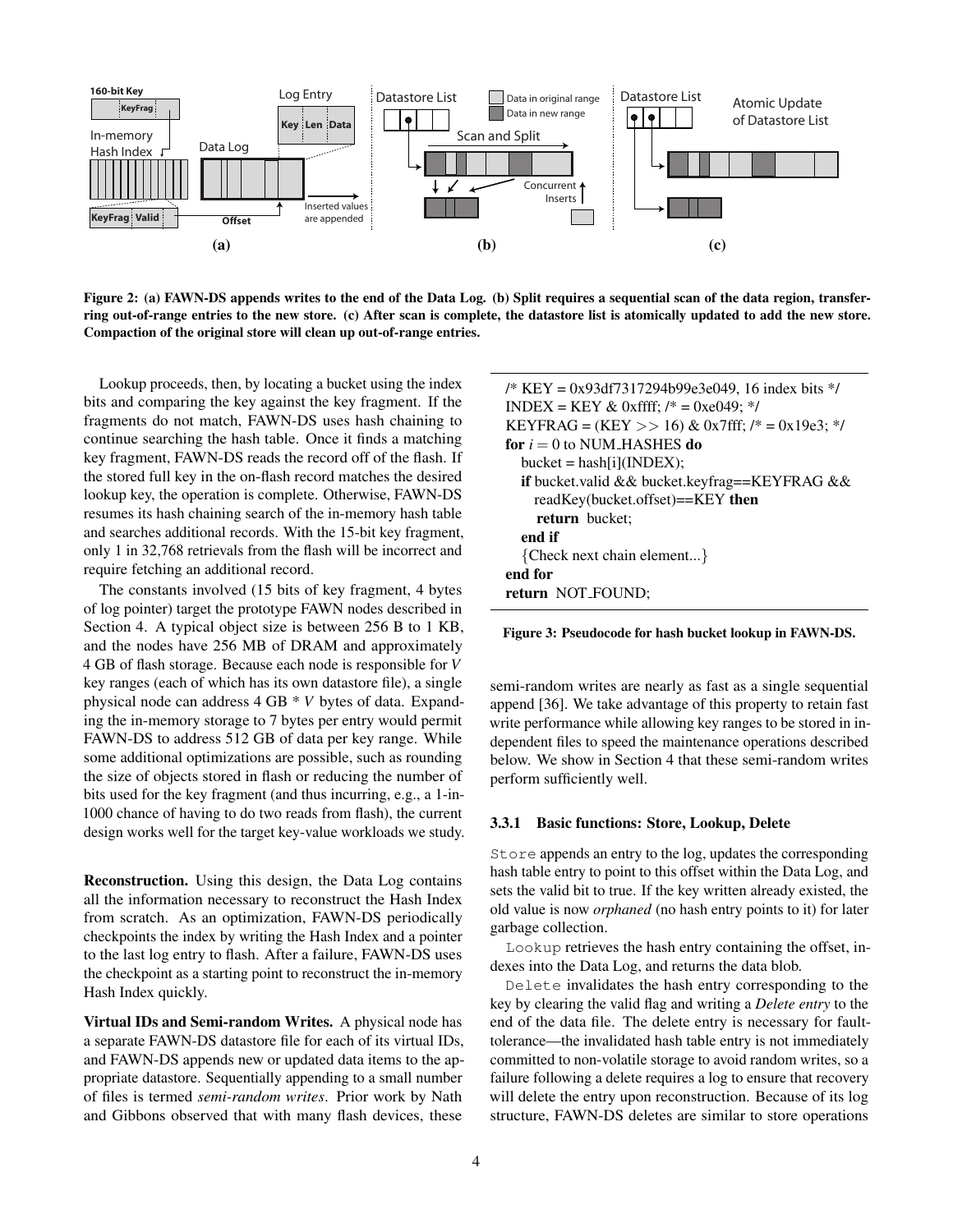with 0-byte values. Deletes do not immediately reclaim space and require compaction to perform garbage collection. This design defers the cost of a random write to a later sequential write operation.

### 3.3.2 Maintenance: Split, Merge, Compact

Inserting a new virtual node into the ring causes one key range to split into two, with the new virtual node gaining responsibility for the first part of it. Nodes handling these *VIDs* must therefore Split their datastore into two datastores, one for each key range. When a virtual node departs the system, two adjacent key ranges must similarly Merge into a single datastore. In addition, a virtual node must periodically Compact its datastores to clean up stale or orphaned entries created by Split, Store, and Delete.

The design of FAWN-DS ensures that these maintenance functions work well on flash, requiring only scans of one datastore and sequential writes into another. We briefly discuss each operation in turn.

Split parses the Data Log sequentially, writing each entry in a new datastore if its key falls in the new datastore's range. Merge writes every log entry from one datastore into the other datastore; because the key ranges are independent, it does so as an append. Split and Merge propagate delete entries into the new datastore.

Compact cleans up entries in a datastore, similar to garbage collection in a log-structured filesystem. It skips entries that fall outside of the datastore's key range, which may be left-over after a split. It also skips orphaned entries that no in-memory hash table entry points to, and then skips any delete entries corresponding to those entries. It writes all other valid entries into the output datastore.

#### 3.3.3 Concurrent Maintenance and Operation

All FAWN-DS maintenance functions allow concurrent read and write access to the datastore. Stores and Deletes only modify hash table entries and write to the end of the log.

The maintenance operations (Split, Merge, and Compact) sequentially parse the Data Log, which may be growing due to deletes and stores. Because the log is appendonly, a log entry once parsed will never be changed. These operations each create one new output datastore logfile. The maintenance operations therefore run until they reach the end of the log, and then briefly lock the datastore, ensure that all values flushed to the old log have been processed, update the FAWN-DS datastore list to point to the newly created log, and release the lock (Figure [2c](#page-3-0)). The lock must be held while writing in-flight appends to the log and updating datastore list pointers, which typically takes 20–30 ms at the end of a Split or Merge (Section [4.3\)](#page-10-0).



<span id="page-4-1"></span>Figure 4: FAWN-KV Interfaces—Front-ends manage backends, route requests, and cache responses. Back-ends use FAWN-DS to store key-value pairs.

### <span id="page-4-0"></span>3.4 The FAWN Key-Value System

Figure [4](#page-4-1) depicts FAWN-KV request processing. Client applications send requests to front-ends using a standard put/get interface. Front-ends send the request to the back-end node that owns the key space for the request. The back-end node satisfies the request using its FAWN-DS and replies to the front-ends.

In a basic FAWN implementation, clients link against a front-end library and send requests using a local API. Extending the front-end protocol over the network is straightforward for example, we have developed a drop-in replacement for the memcached distributed memory cache, enabling a collection of FAWN nodes to appear as a single, robust memcached server.

#### 3.4.1 Consistent Hashing: Key Ranges to Nodes

A typical FAWN cluster will have several front-ends and many back-ends. FAWN-KV organizes the back-end *VIDs* into a storage ring-structure using consistent hashing, similar to the Chord DHT [\[48\]](#page-16-4). FAWN-KV does not use DHT routing instead, front-ends maintain the entire node membership list and directly forward queries to the back-end node that contains a particular data item.

Each front-end node manages the *VID* membership list and queries for a large contiguous chunk of the key space (in other words, the circular key space is divided into piewedges, each owned by a front-end). A front-end receiving queries for keys outside of its range forwards the queries to the appropriate front-end node. This design either requires clients to be roughly aware of the front-end mapping, or doubles the traffic that front-ends must handle, but it permits front ends to cache values without a cache consistency protocol.

The key space is allocated to front-ends by a single management node; we envision this node being replicated using a small Paxos cluster [\[27\]](#page-15-10), but we have not (yet) implemented this. There would be 80 or more back-end nodes per front-end node with our current hardware prototypes, so the amount of information this management node maintains is small and changes infrequently—a list of 125 front-ends would suffice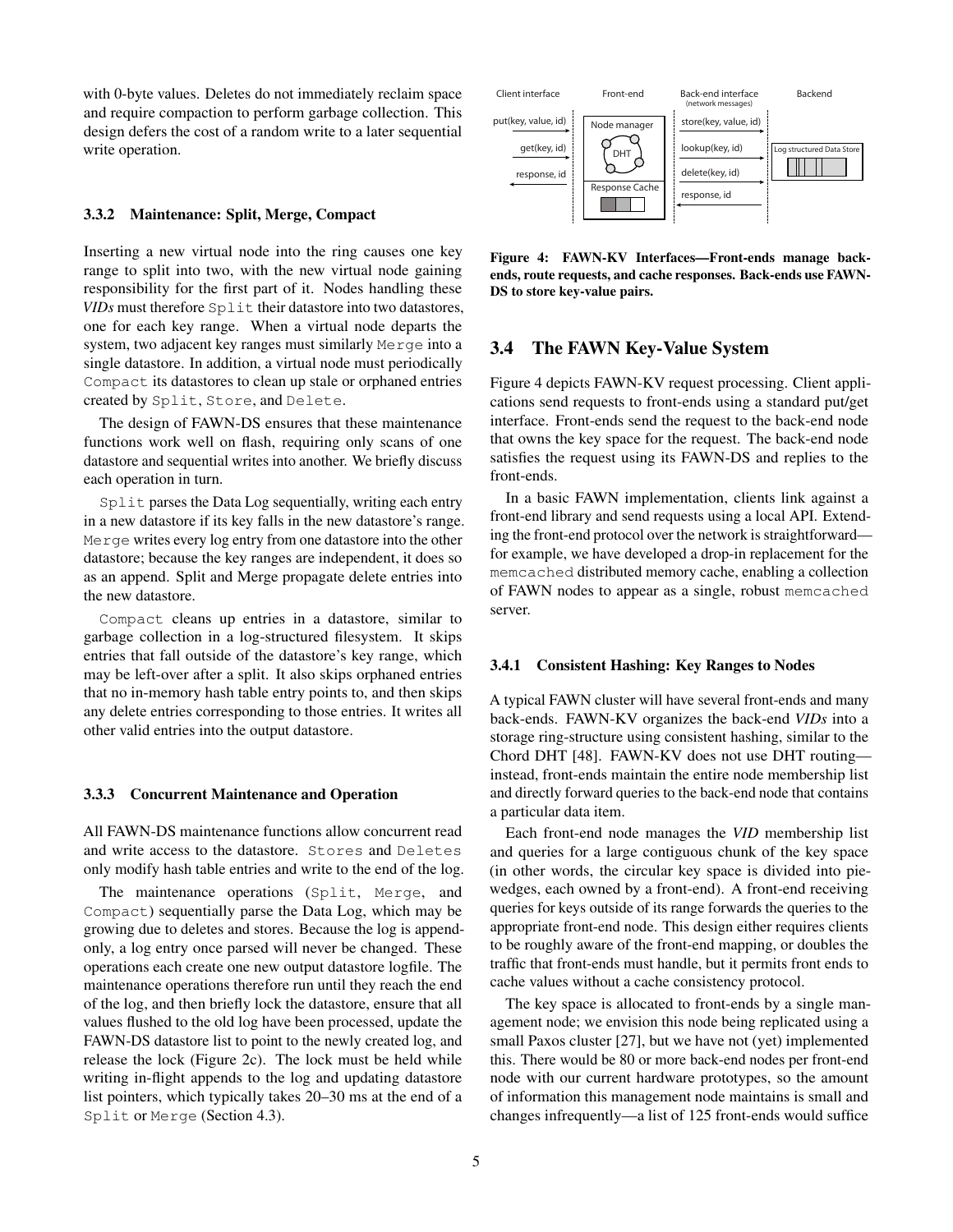

<span id="page-5-1"></span>Figure 5: Consistent Hashing with 5 physical nodes and 2 virtual IDs each.



<span id="page-5-2"></span>Figure 6: Overlapping Chains in the Ring – Each node in the consistent hashing ring is part of  $R = 3$  chains.

for a 10,000 node FAWN cluster.[2](#page-5-0)

When a back-end node joins, it obtains the list of front-end IDs. Each of its virtual nodes uses this list to determine which front-end to contact to join the ring, one *VID* at a time. We chose this design so that the system would be robust to frontend node failures: The back-end node identifier (and thus, what keys it is responsible for) is a deterministic function of the back-end node ID. If a front-end node fails, data does not move between back-end nodes, though virtual nodes may have to attach to a new front-end.

The FAWN-KV ring uses a 160-bit circular ID space for *VIDs* and keys. Virtual IDs are hashed identifiers derived from the node's address. Each *VID owns* the items for which it is the item's successor in the ring space (the node immediately clockwise in the ring). As an example, consider the cluster depicted in Figure [5](#page-5-1) with five physical nodes, each of which has two *VIDs*. The physical node *A* appears as *VIDs A*1 and *A*2, each with its own 160-bit identifiers. *VID A*1 owns key range *R*1, *VID B*1 owns range *R*2, and so on.

Consistent hashing provides incremental scalability without global data movement: adding a new *VID* moves keys only at the successor of the *VID* being added. We discuss below (Section [3.4.4\)](#page-6-0) how FAWN-KV uses the single-pass, sequential Split and Merge operations in FAWN-DS to handle such changes efficiently.

#### 3.4.2 Caching Prevents Wimpy Hot-Spots

FAWN-KV caches data using a two-level cache hierarchy. Back-end nodes implicitly cache recently accessed data in their filesystem buffer cache. While our current nodes (Section [4\)](#page-7-1) can read at about 1300 queries per second from flash, they can locally retrieve 85,000 queries per second if the working set fits completely in buffer cache. The FAWN front-end maintains a small, high-speed query cache that helps reduce latency and ensures that if the load becomes skewed to only one or a few

keys, those keys are served by a fast cache instead of all hitting a single back-end node.

#### 3.4.3 Replication and Consistency

FAWN-KV offers a configurable replication factor for fault tolerance. Items are stored at their successor in the ring space and at the *R*−1 following virtual IDs. FAWN-KV uses chain replication [\[54\]](#page-16-1) to provide strong consistency on a per-key basis. Updates are sent to the head of the chain, passed along to each member of the chain via a TCP connection between the nodes, and queries are sent to the tail of the chain. By mapping the chain replication to the consistent hashing ring, each virtual ID in FAWN-KV is part of *R* different chains: it is the "tail" for one chain, a "mid" node in *R*−2 chains, and the "head" for one. Figure [6](#page-5-2) depicts a ring with six physical nodes, where each has two virtual IDs  $(V = 2)$ , using a replication factor of three. In this figure, node *C*1 is thus the tail for range *R*1, mid for range *R*2, and tail for range *R*3.

Figure [7](#page-6-1) shows a put request for an item in range *R*1. The front-end routes the put to the key's successor, *VID A*1, which is the head of the replica chain for this range. After storing the value in its datastore, *A*1 forwards this request to *B*1, which similarly stores the value and forwards the request to the tail, *C*1. After storing the value, *C*1 sends the put response back to the front-end, and sends an acknowledgment back up the chain indicating that the response was handled properly.

For reliability, nodes buffer put requests until they receive the acknowledgment. Because puts are written to an appendonly log in FAWN-DS and are sent in-order along the chain, this operation is simple: nodes maintain a pointer to the last unacknowledged put in their datastore, and increment it when they receive an acknowledgment. By using a purely log structured datastore, chain replication with FAWN-KV becomes simply a process of streaming the growing datastore from node to node.

Gets proceed as in chain replication—the front-end directly routes the get to the tail of the chain for range *R*1, node *C*1, which responds to the request. Chain replication ensures that

<span id="page-5-0"></span><sup>2</sup>We do not use consistent hashing to determine this mapping because the number of front-end nodes may be too small to achieve good load balance.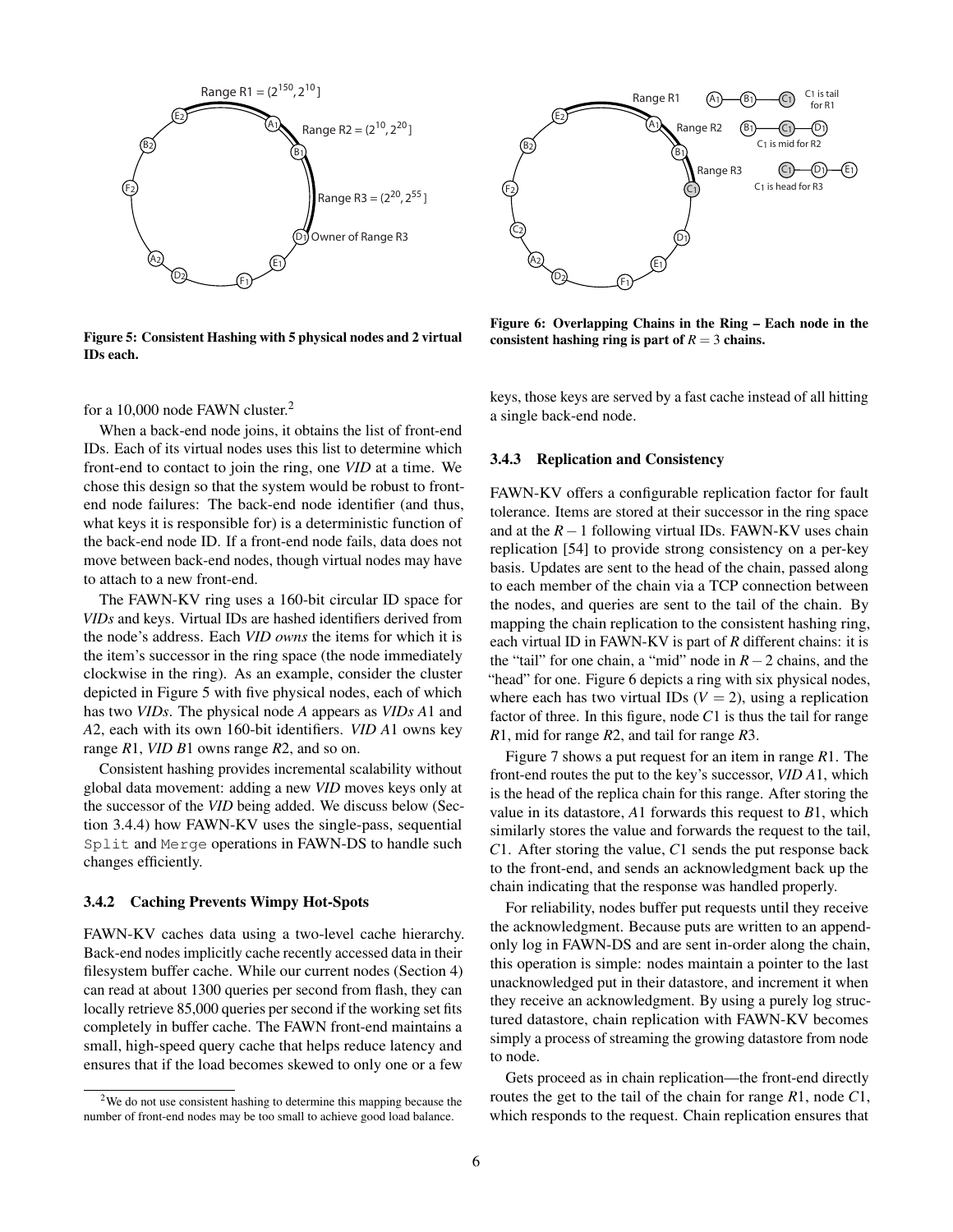

<span id="page-6-1"></span>Figure 7: Lifecycle of a put with chain replication—puts go to the head and are propagated through the chain. Gets go directly to the tail.

any update seen by the tail has also been applied by other replicas in the chain.

#### <span id="page-6-0"></span>3.4.4 Joins and Leaves

When a node joins a FAWN-KV ring:

- 1. The new virtual node causes one key range to split into two.
- 2. The new virtual node must receive a copy of the *R* ranges of data it should now hold, one as a primary and *R*−1 as a replica.
- 3. The front-end must begin treating the new virtual node as a head or tail for requests in the appropriate key ranges.
- 4. Virtual nodes down the chain may free space used by key ranges they are no longer responsible for.

The first step, key range splitting, occurs as described for FAWN-DS. While this operation can occur concurrently with the rest (the split and data transmission can overlap), for clarity, we describe the rest of this process as if the split had already taken place.

After the key ranges have been split appropriately, the node must become a working member of *R* chains. For each of these chains, the node must receive a consistent copy of the datastore file corresponding to the key range. The process below does so with minimal locking and ensures that if the node fails during the data copy operation, the existing replicas are unaffected. We illustrate this process in detail in Figure [8](#page-6-2) where node *C*1 joins as a new middle replica for range *R*2.

Phase 1: Datastore pre-copy. Before any ring membership changes occur, the current tail for the range (*VID E*1) begins sending the new node *C*1 a copy of the datastore log file. This operation is the most time-consuming part of the join, potentially requiring hundreds of seconds. At the end of this phase, *C*1 has a copy of the log that contains all records committed to the tail.

#### Phase 2: Chain insertion, log flush and play-forward.

After *C*1's pre-copy phase has completed, the front-end sends a *chain membership message* that flushes through the chain. This message plays two roles: first, it updates each node's neighbor state to add *C*1 to the chain; second, it ensures that any in-flight updates sent after the pre-copy phase completed are flushed to *C*1.



<span id="page-6-2"></span>Figure 8: Phases of join protocol on node arrival.

More specifically, this message propagates in-order through *B*1, *D*1, and *E*1, and is also sent to *C*1. Nodes *B*1, *C*1, and *D*1 update their neighbor list, and nodes in the current chain forward the message to their successor in the chain. Updates arriving at *B*1 after the reception of the chain membership message now begin streaming to *C*1, and *C*1 relays them properly to *D*1. *D*1 becomes the new tail of the chain. At this point, *B*1 and *D*1 have correct, consistent views of the datastore, but *C*1 may not: A small amount of time passed between the time that the pre-copy finished and when *C*1 was inserted into the chain. To cope with this, *C*1 logs updates from *B*1 in a temporary datastore, *not* the actual datastore file for range *R*2, and does not update its in-memory hash table. During this phase, *C*1 is not yet a valid replica.

All put requests sent to *B*1 after it received the chain membership message are replicated at *B*1, *C*1, and *D*1, and *D*1 forwards the chain membership message directly to *E*1. Thus, the receipt of the chain membership message at *E*1 signals that no further updates to this range will arrive at *E*1. The old tail *E*1 then pushes all entries that might have arrived in the time after *C*1 received the log copy and before *C*1 was inserted in the chain, and *C*1 adds these entries to the *R*2 datastore. At the end of this process, *E*1 sends the chain membership message back to *C*1, confirming that all in-flight entries have been flushed. *C*1 then merges (appends) the temporary log to the end of the *R*2 datastore, updating its in-memory hash table as it does so. The node briefly locks the temporary log at the end of the merge to flush these in-flight writes.

After phase 2, C1 is a functioning member of the chain with a fully consistent copy of the datastore. This process occurs *R* times for the new virtual ID—e.g., if  $R = 3$ , it must join as a new head, a new mid, and a new tail for one chain.

*Joining as a head or tail:* In contrast to joining as a middle node, joining as a head or tail must be coordinated with the front-end to properly direct requests to the correct node. The process for a new head is identical to that of a new mid. To join as a tail, a node joins before the current tail and replies to put requests. It does not serve get requests until it is consistent (end of phase 2)—instead, its predecessor serves as an interim tail for gets.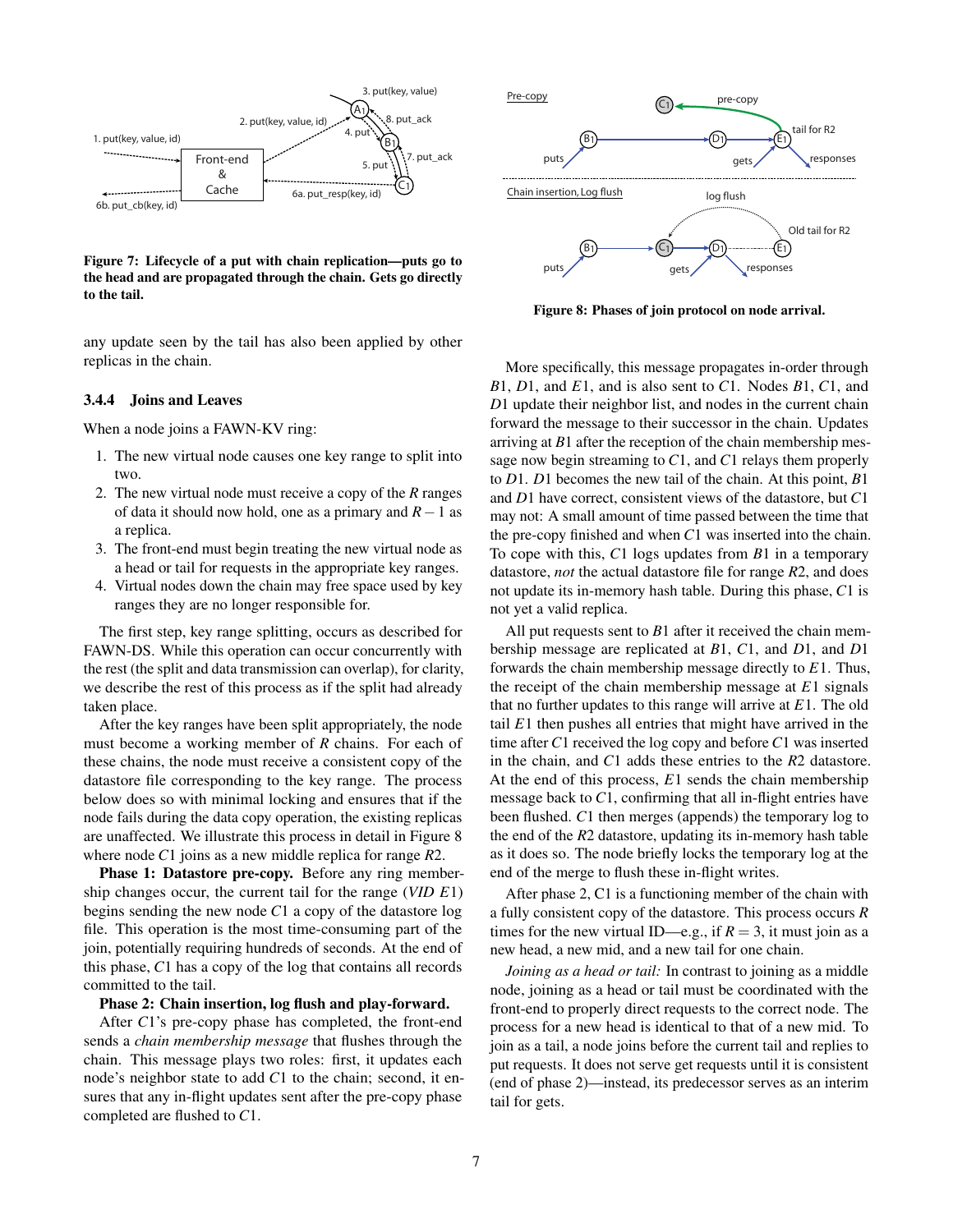Leave: The effects of a voluntary or involuntary (failuretriggered) leave are similar to those of a join, except that the replicas must *merge* the key range that the node owned. As above, the nodes must add a new replica into each of the *R* chains that the departing node was a member of. This replica addition is simply a join by a new node, and is handled as above.

Failure Detection: Nodes are assumed to be fail-stop [\[47\]](#page-16-8). Each front-end exchanges heartbeat messages with its backend nodes every *thb* seconds. If a node misses *f dthreshold* heartbeats, the front-end considers it to have failed and initiates the leave protocol. Because the Join protocol does not insert a node into the chain until the majority of log data has been transferred to it, a failure during join results only in an additional period of slow-down, not a loss of redundancy.

We leave certain aspects of failure detection for future work. In addition to assuming fail-stop, we assume that the dominant failure mode is a *node* failure or the failure of a link or switch, but our current design does not cope with a communication failure that prevents one node in a chain from communicating with the next while leaving each able to communicate with the front-ends. We plan to augment the heartbeat exchange to allow nodes to report their neighbor connectivity.

### <span id="page-7-1"></span>4 Evaluation

We begin by characterizing the I/O performance of a wimpy node. From this baseline, we then evaluate how well FAWN-DS performs on this same node, finding that its performance is similar to the node's baseline I/O capability. To further illustrate the advantages of FAWN-DS's design, we compare its performance to an implementation using the general-purpose Berkeley DB, which is not optimized for flash writes.

After characterizing individual node performance, we then study a prototype FAWN-KV system running on a 21-node cluster. We evaluate its energy efficiency, in queries per second per Watt, and then measure the performance effects of node failures and arrivals. In the following section, we then compare FAWN to a more traditional cluster architecture designed to store the same amount of data and meet the same query rates.

<span id="page-7-0"></span>Evaluation Hardware: Our FAWN cluster has 21 back-end nodes built from commodity PCEngine Alix 3c2 devices, commonly used for thin-clients, kiosks, network firewalls, wireless routers, and other embedded applications. These devices have a single-core 500 MHz AMD Geode LX processor, 256 MB DDR SDRAM operating at 400 MHz, and 100 Mbit/s Ethernet. Each node contains one 4 GB Sandisk Extreme IV CompactFlash device. A node consumes 3 W when idle and a maximum of 6 W when deliberately using 100% CPU, network and flash. The nodes are connected to each other and to a 27 W Intel Atom-based front-end node using two 16-port Netgear GS116 GigE Ethernet switches.

Evaluation Workload: FAWN-KV targets read-intensive, small object workloads for which key-value systems are of-

| Seq. Read | Rand Read |                   | Seq. Write Rand. Write |
|-----------|-----------|-------------------|------------------------|
| 28.5 MB/s | 1424 OPS  | $24 \text{ MB/s}$ | 110 QPS                |

<span id="page-7-2"></span>Table 1: Baseline CompactFlash statistics for 1 KB entries. QPS = Queries/second.

| DS Size | 256 B Rand Read<br>1 KB Rand Read |                  |  |
|---------|-----------------------------------|------------------|--|
|         | (in queries/sec)                  | (in queries/sec) |  |
| 10 KB   | 72352                             | 85012            |  |
| 125 MB  | 51968                             | 65412            |  |
| 250 MB  | 6824                              | 5902             |  |
| 500 MB  | 2016                              | 2449             |  |
| 1 GB    | 1595                              | 1964             |  |
| $2$ GB  | 1446                              | 1613             |  |
| 3.5 GB  | 1150                              | 1298             |  |

<span id="page-7-3"></span>Table 2: Local random read performance of FAWN-DS.

ten used. The exact object sizes are, of course, application dependent. In our evaluation, we show query performance for 256 byte and 1 KB values. We select these sizes as proxies for small text posts, user reviews or status messages, image thumbnails, and so on. They represent a quite challenging regime for conventional disk-bound systems, and stress the limited memory and CPU of our wimpy nodes.

### 4.1 Individual Node Performance

We benchmark the I/O capability of the FAWN nodes using iozone [\[22\]](#page-15-11) and Flexible I/O tester [\[1\]](#page-15-12). The flash is formatted with the ext2 filesystem and mounted with the noatime option to prevent random writes for file access [\[35\]](#page-15-6). These tests read and write 1 KB entries, the lowest record size available in iozone. The filesystem I/O performance using a 3.5 GB file is shown in Table [1.](#page-7-2)

#### 4.1.1 FAWN-DS Single Node Local Benchmarks

Lookup Speed: This test shows the query throughput achieved by a local client issuing queries for randomly distributed, existing keys on a single node. We report the average of three runs (the standard deviations were below 5%). Table [2](#page-7-3) shows FAWN-DS 1 KB and 256 byte random read queries/sec as a function of the DS size. If the datastore fits in the buffer cache, the node locally retrieves 50–85 thousand queries per second. As the datastore exceeds the 256 MB of RAM available on the nodes, a larger fraction of requests go to flash.

FAWN-DS imposes modest overhead from hash lookups, data copies, and key comparisons, and it must read slightly more data than the iozone tests (each stored entry has a header). The resulting query throughput, however, remains high: tests reading a 3.5 GB datastore using 1 KB values achieved 1,150 queries/sec compared to 1,424 queries/sec from the filesystem. Using the 256 byte entries that we focus on below achieved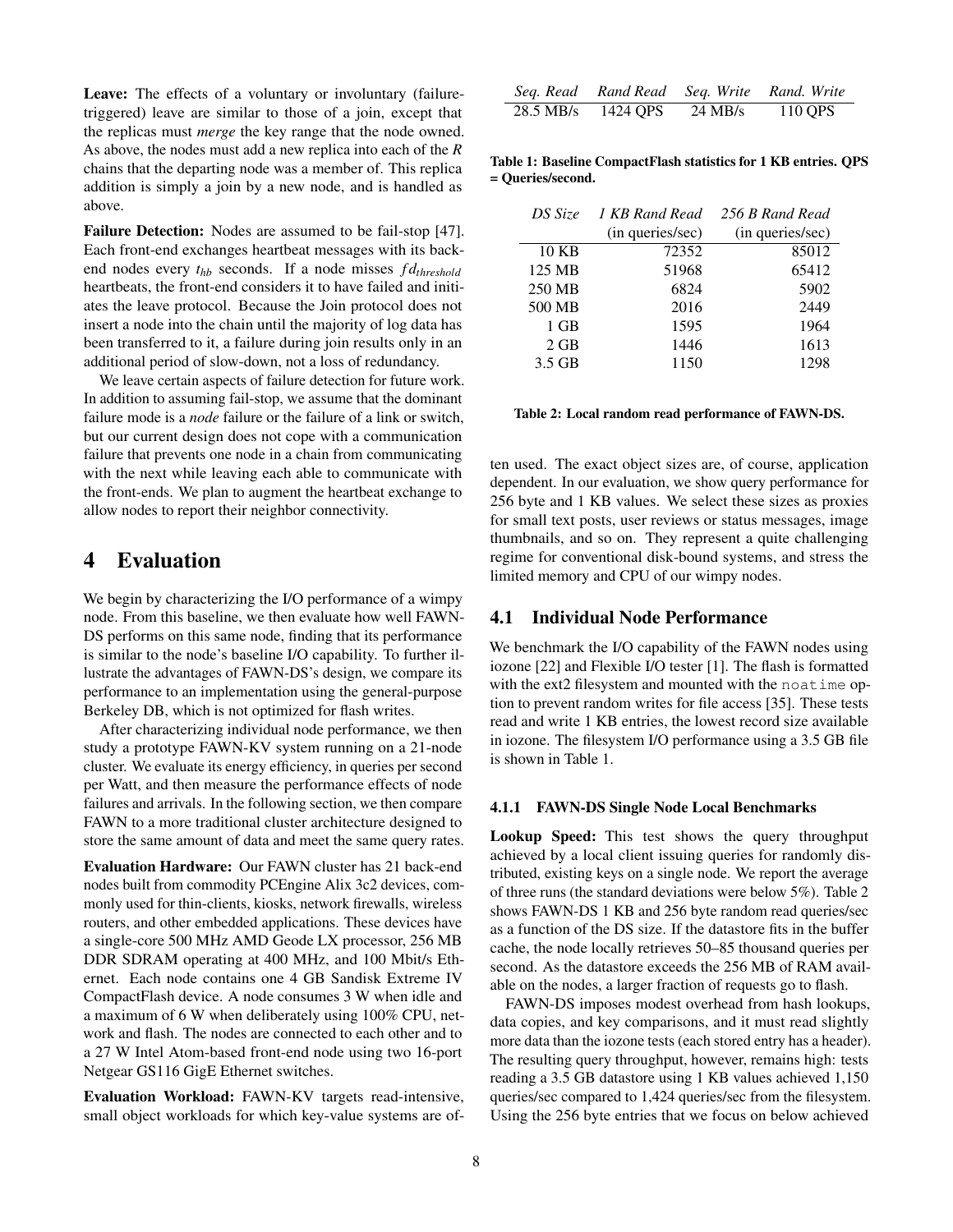

<span id="page-8-0"></span>Figure 9: Sequentially writing to multiple FAWN-DS files results in semi-random writes.

1,298 queries/sec from a 3.5 GB datastore. By comparison, the raw filesystem achieved 1,454 random 256 byte reads per second using Flexible I/O.

Bulk **store** Speed: The log structure of FAWN-DS ensures that data insertion is entirely sequential. As a consequence, inserting two million entries of 1 KB each (2 GB total) into a *single* FAWN-DS log sustains an insert rate of 23.2 MB/s (or nearly 24,000 entries per second), which is 96% of the raw speed that the flash can be written through the filesystem.

**Put** Speed: In FAWN-KV, each FAWN node has *R* ∗ *V* FAWN-DS files: each virtual ID adds one primary data range, plus an additional *R*−1 replicated ranges. A node receiving puts for different ranges will concurrently append to a small number of files ("semi-random writes"). Good semi-random write performance is central to FAWN-DS's per-range data layout that enables single-pass maintenance operations. We therefore evaluate its performance using five flash-based storage devices.

Semi-random performance varies widely by device. Figure [9](#page-8-0) shows the aggregate write performance obtained when inserting 2GB of data into FAWN-DS using five different flash drives as the data is inserted into an increasing number of datastore files. All SATA-based flash drives measured below use an Intel Atom-based chipset because the Alix3c2 lacks a SATA port. The relatively low-performance CompactFlash write speed slows with an increasing number of files. The 2008 Intel X25-M and X25-E, which use log-structured writing and preemptive block erasure, retain high performance with up to 256 concurrent semi-random writes for the 2 GB of data we inserted; both the Mtron Mobi and Memoright GT drop in performance as the number of files increases. The key take-away from this evaluation is that Flash devices are *capable* of handling the FAWN-DS write workload extremely well—but a system designer must exercise care in selecting devices that actually do so.

#### 4.1.2 Comparison with BerkeleyDB

To understand the benefit of FAWN-DS's log structure, we compare with a general purpose disk-based database that is *not* optimized for Flash. BerkeleyDB provides a simple put/get interface, can be used without heavy-weight transactions or rollback, and performs well versus other memory or diskbased databases. We configured BerkeleyDB using both its default settings and using the reference guide suggestions for Flash-based operation [\[4\]](#page-15-13). The best performance we achieved required 6 hours (B-Tree) and 27 hours (Hash) to insert seven million, 200 byte entries to create a 1.5 GB database. This corresponds to an insert rate of 0.07 MB/s.

The problem was, of course, small writes: When the BDB store was larger than the available RAM on the nodes (< 256 MB), both the B-Tree and Hash implementations had to flush pages to disk, causing many writes that were much smaller than the size of an erase block.

That comparing FAWN-DS and BDB seems unfair is exactly the point: even a well-understood, high-performance database will perform poorly when its write pattern has not been specifically optimized to Flash's characteristics. We evaluated BDB on top of NILFS2 [\[39\]](#page-16-9), a log-structured Linux filesystem for block devices, to understand whether log-structured writing could turn the random writes into sequential writes. Unfortunately, this combination was not suitable because of the amount of metadata created for small writes for use in filesystem checkpointing and rollback, features not needed for FAWN-KV—writing 200 MB worth of 256 B key-value pairs generated 3.5 GB of metadata. Other existing Linux logstructured flash filesystems, such as JFFS2 [\[23\]](#page-15-8), are designed to work on raw flash, but modern SSDs, compact flash and SD cards all include a Flash Translation Layer that hides the raw flash chips. While future improvements to filesystems can speed up naive DB performance on flash, the pure log structure of FAWN-DS remains necessary even if we could use a more conventional backend: it provides the basis for replication and consistency across an array of nodes.

#### 4.1.3 Read-intensive vs. Write-intensive Workloads

Most read-intensive workloads have at least some writes. For example, Facebook's memcached workloads have a 1:6 ratio of application-level puts to gets [\[24\]](#page-15-14). We therefore measured the aggregate query rate as the fraction of puts ranged from 0 (all gets) to 1 (all puts) on a single node (Figure [10\)](#page-9-0).

FAWN-DS can handle more puts per second than gets because of its log structure. Even though semi-random write performance across eight files on our CompactFlash devices is worse than purely sequential writes, it still achieves higher throughput than pure random reads.

When the put-ratio is low, the query rate is limited by the get requests. As the ratio of puts to gets increases, the faster puts significantly increase the aggregate query rate. On the other hand, a pure write workload that updates a small subset of keys would require frequent cleaning. In our current envi-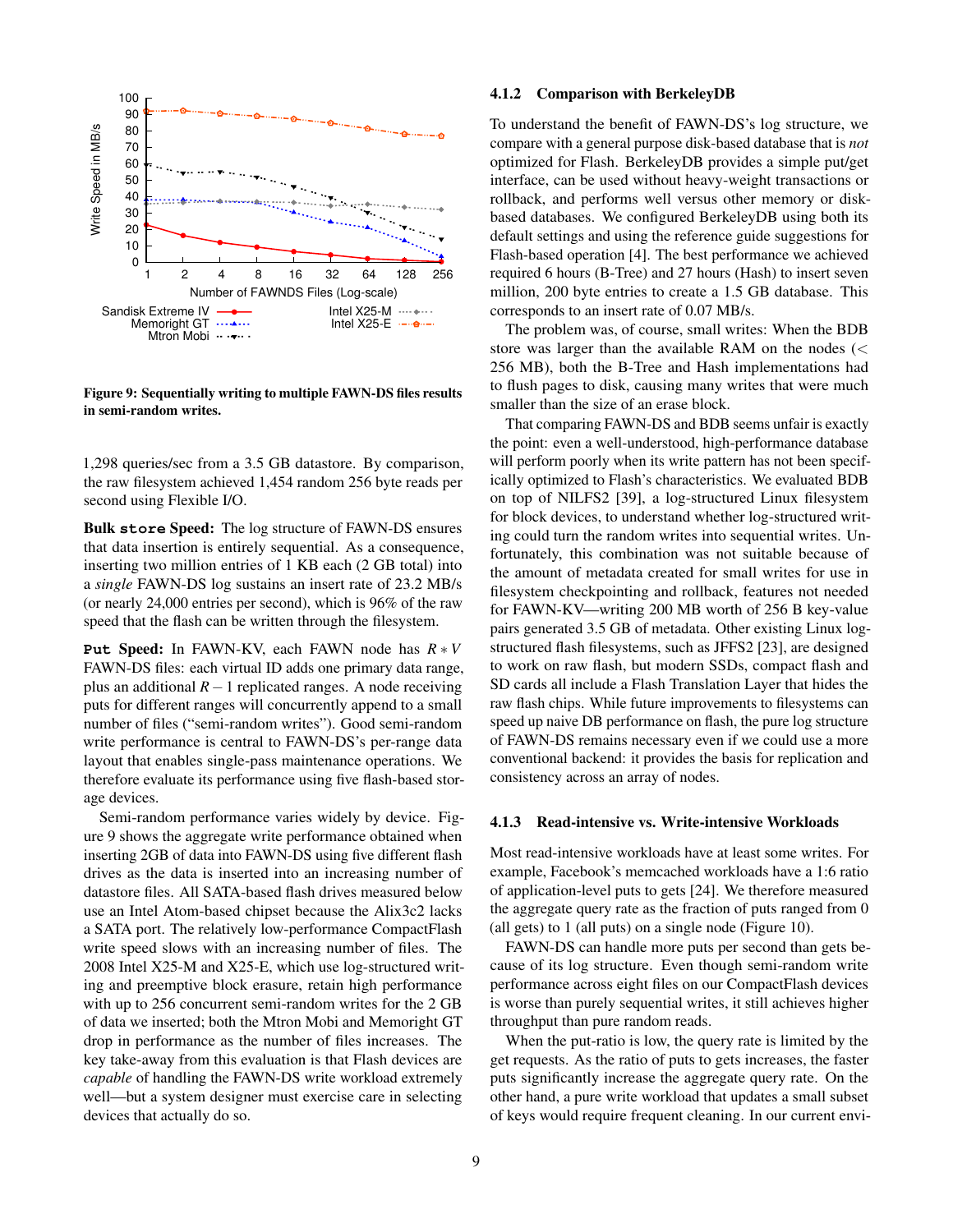

<span id="page-9-0"></span>Figure 10: FAWN supports both read- and write-intensive workloads. Small writes are cheaper than random reads due to the FAWN-DS log structure.



<span id="page-9-1"></span>Figure 11: Query throughput on 21-node FAWN-KV system for 1 KB and 256 B entry sizes.

ronment and implementation, both read and write rates slow to about 700–1000 queries/sec during compaction, bottlenecked by increased thread switching and system call overheads of the cleaning thread. Last, because deletes are effectively 0 byte value puts, delete-heavy workloads are similar to insert workloads that update a small set of keys frequently. In the next section, we mostly evaluate read-intensive workloads because it represents the target workloads for which FAWN-KV is designed.

### 4.2 FAWN-KV System Benchmarks

In this section, we evaluate the query rate and power draw of our 21-node FAWN-KV system.

System Throughput: To measure query throughput, we populated the KV cluster with 20 GB of values, and then measured the maximum rate at which the front-end received query responses for random keys. We disabled front-end caching for this experiment. Figure [11](#page-9-1) shows that the cluster sustained roughly 36,000 256 byte gets per second (1,700 per second per node) and 24,000 1 KB gets per second (1,100 per second per node). A single node serving a 512 MB datastore over the network could sustain roughly 1,850 256 byte gets per



<span id="page-9-3"></span>Figure 12: Power consumption of 21-node FAWN-KV system for 256 B values during Puts/Gets.

second per node, while Table [2](#page-7-3) shows that it could serve the queries locally at 2,450 256 byte queries per second per node. Thus, a single node serves roughly 70% of the sustained rate that a single FAWN-DS could handle with local queries. The primary reason for the difference is the addition of network overhead and request marshaling and unmarshaling. Another reason for difference is load balance: with random key distribution, some back-end nodes receive more queries than others, slightly reducing system performance.<sup>[3](#page-9-2)</sup>

System Power Consumption: Using a WattsUp [\[55\]](#page-16-10) power meter that logs power draw each second, we measured the power consumption of our 21-node FAWN-KV cluster and two network switches. Figure [12](#page-9-3) shows that, when idle, the cluster uses about 83 W, or 3 Watts per node and 10 W per switch. During gets, power consumption increases to 99 W, and during insertions, power consumption is 91 W.[4](#page-9-4) Peak get performance reaches about 36,000 256 B queries/sec for the cluster serving the 20 GB dataset, so this system, excluding the front-end, provides 364 queries/Joule.

The front-end has a 1 Gbit/s connection to the backend nodes, so the cluster requires about one low-power front-end for every 80 nodes—enough front-ends to handle the aggregate query traffic from all the backends (80 nodes \* 1500 queries/sec/node \* 1 KB / query = 937 Mbit/s). Our prototype front-end uses 27 W, which adds nearly 0.5 W per node amortized over 80 nodes, providing 330 queries/Joule for the entire system.

Network switches currently account for 20% of the power used by the entire system. Our current cluster size affords the use of a flat network hierarchy, but providing full bisection bandwidth for a large cluster would require many more network switches, increasing the ratio of network power to FAWN node power. Scaling networks to support large deployments is a problem that affects today's clusters and remains an active area of research [\[2,](#page-15-15) [18,](#page-15-16) [16,](#page-15-17) [19\]](#page-15-18). While improving the network energy consumption of large FAWN clusters is a topic

<span id="page-9-2"></span><sup>&</sup>lt;sup>3</sup>This problem is fundamental to random load-balanced systems. Terrace and Freedman [\[51\]](#page-16-11) recently devised a mechanism for allowing queries to go to any node using chain replication; in future work, we plan to incorporate this to allow us to direct queries to the least-loaded replica, which has been shown to drastically improve load balance.

<span id="page-9-4"></span><sup>4</sup>Flash writes and erase require higher currents and voltages than reads do, but the overall put power was lower because FAWN's log-structured writes enable efficient bulk writes to flash, so the system spends more time idle.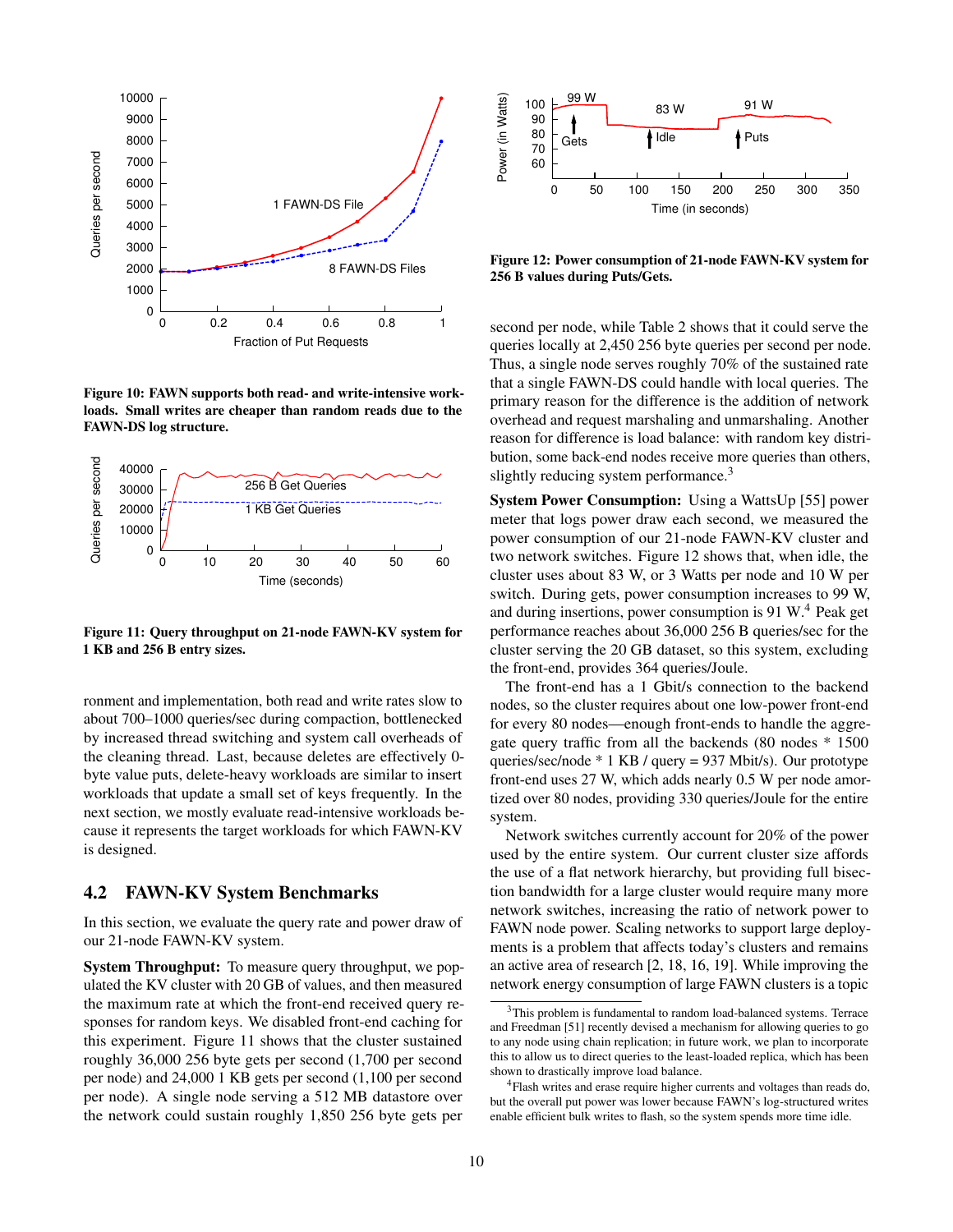

<span id="page-10-1"></span>Figure 13: Get query rates during node join for max load (top) and low load (bottom).

of ongoing work, we note that recent fat-tree network topology designs using many small commodity, low-power switches [\[2\]](#page-15-15) would impose only a fixed per-node network power overhead. Should the application design permit, sacrificing full bisection bandwidth can trade reduced communication flexibility for improved network energy efficiency.

### <span id="page-10-0"></span>4.3 Impact of Ring Membership Changes

Node joins, leaves, or failures require existing nodes to split merge, and transfer data while still handling puts and gets. In this section we evaluate the impact of node joins on system query throughput and the impact of maintenance operations such as local splits and compaction on single node query throughput and latency.

Query Throughput During Node Join: In this test, we start a 20-node FAWN-KV cluster populated with 10 GB of keyvalue pairs and begin issuing get requests uniformly at random to the entire key space. At t=25, we add a node to the ring and continue to issue get requests to the entire cluster. For this experiment, we set  $R = 3$  and  $V = 1$ . Figure [13](#page-10-1) shows the resulting cluster query throughput during a node join.

The joining node requests pre-copies for  $R = 3$  ranges, one range for which it is the tail and two ranges as the head and mid. The three nodes that pre-copy their datastores to the joining node experience a one-third reduction in external query throughput, serving about 1,000 queries/sec. Pre-copying data does not cause significant I/O interference with external requests for data—the pre-copy operation requires only a sequential read of the datastore and bulk sends over the network. The lack of seek penalties for concurrent access on flash together with the availability of spare network capacity results in only a small drop in performance during pre-copying. The other 17 nodes in our cluster are not affected by this join operation and serve queries at their normal rate. The join operation completes long after pre-copies finished in this experiment due



<span id="page-10-2"></span>Figure 14: Get query rates during background operations for high (top) and low (bottom) external query loads.

to the high external query load, and query throughput returns back to the maximum rate.

The experiment above stresses the cluster by issuing requests at the maximum rate the cluster can handle. But most systems offer performance guarantees only for loads below maximum capacity. We run the same experiment above but with an external query load at about 30% of the maximum supported query rate. The three nodes sending pre-copies have enough spare resources available to perform their pre-copy without affecting their ability to serve external queries, so the system's throughput does not drop when the new node is introduced. The join completes shortly after the pre-copies finishes.

Query Throughput During Maintenance Operations: Maintenance operations perform sequential reads of one file and sequential writes into another. In the node join experiment above, we deferred performing the local split/merge operations until after the node join completed to minimize the performance impact during the node join.

Figure [14\(](#page-10-2)top) shows the impact of split, merge, and compaction on external get queries sent at high load to the 512 MB datastore. In this experiment, the key range is initially split unevenly: 25% of the original key space is split into a second FAWN-DS datastore. As a result, the split operation only writes 25% of its records into the second datastore. Merging the two datastores back into one is more "intense" than a split because the merge requires a read and write of nearly every record in the datastore being merged rather than just a fraction of the records. Consequently, the FAWN-DS file with fewer records should always be merged into the larger store to minimize the completion time of the merge operation.

Compaction has a query impact between both split and merge—compaction must write most of the entries in the log, except for out-of-range, deleted, or orphaned entries. However, because it must read and write every valid record in the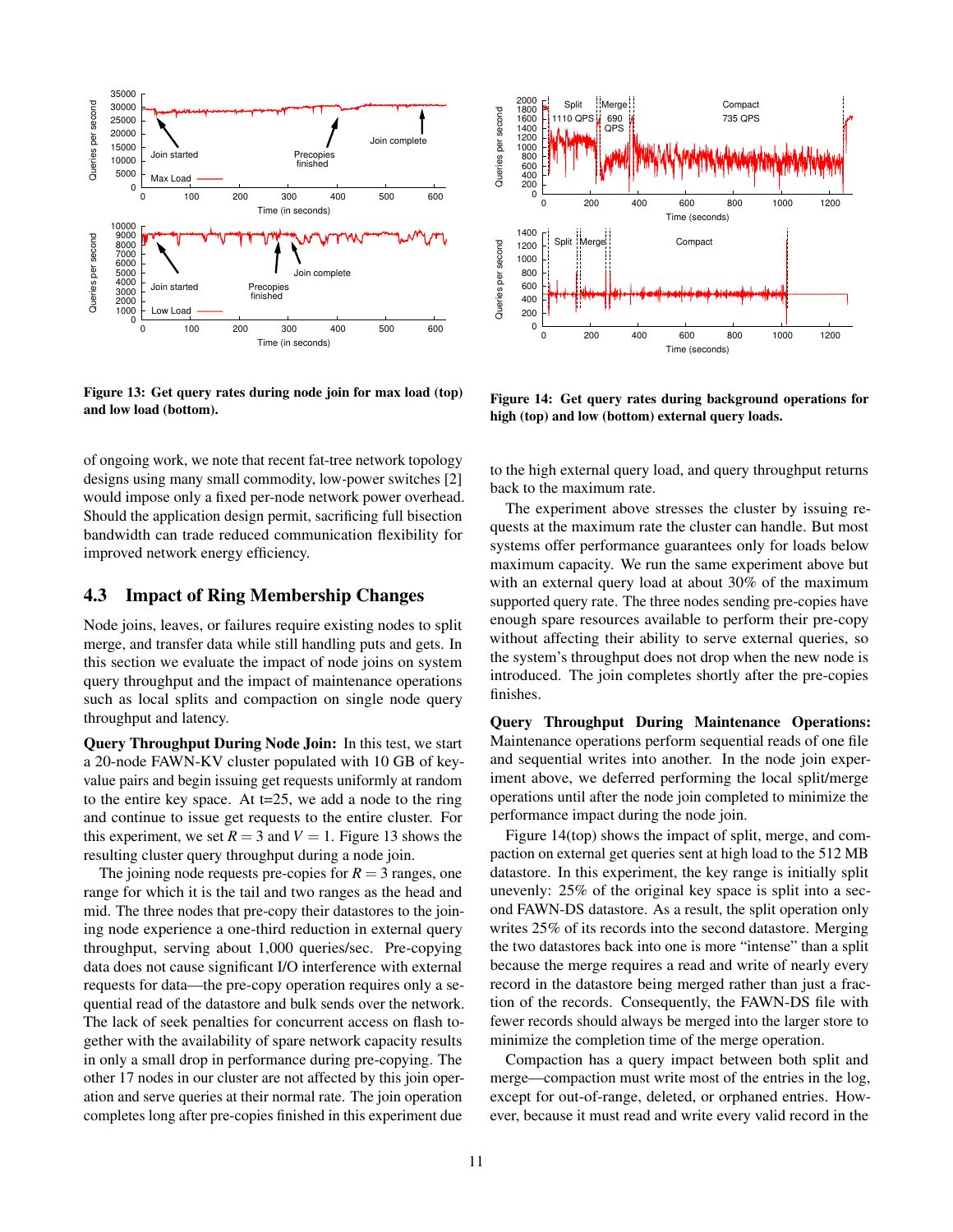

<span id="page-11-1"></span>Figure 15: Query latency CDF for normal and split workloads.

datastore, the length of the operation is typically longer than either split and merge.

Figure [14\(](#page-10-2)bottom) shows the same experiment with a query rate set at 30% of the maximum supported, showing that the impact of maintenance operations on query rate is minimal when the incoming rate is below half of the node's maximum query capacity.

Impact of Split on Query Latency: Figure [15](#page-11-1) shows the distribution of query latency for three workloads: a pure get workload issuing gets at the maximum rate (Max Load), a 500 requests per second workload with a concurrent Split (Split-Low Load), and a 1500 requests per second workload with a Split (Split-High Load).

In general, accesses that hit buffer cache are returned in 300 µs including processing and network latency. When the accesses go to flash, the median response time is  $800 \mu s$ . Even during a split, the median response time remains under 1 ms. The median latency increases with load, so the max load, getonly workload has a slightly higher median latency than the lower load splits.

Many key-value systems care about 99.9th percentile latency guarantees as well as fast average-case performance. During normal operation, request latency is very low: 99.9% of requests take under 26.3 ms, and 90% take under 2 ms. During a split with low external query load, the additional processing and locking extend 10% of requests above 10 ms. Query latency increases briefly at the end of a split when the datastore is locked to atomically add the new datastore. The lock duration is 20–30 ms on average, but can rise to 100 ms if the query load is high, increasing queuing delay for incoming requests during this period. The resulting 99.9%-ile response time during the low-activity split is 491 ms. For a high-rate request workload, the incoming request rate is occasionally higher than can be serviced during the split. Incoming requests are buffered and experience additional queuing delay: the 99.9%-ile response time is 611 ms. Fortunately, these

worst-case response times are still on the same order as those worst-case times seen in production key-value systems [\[10\]](#page-15-0).

With larger values (1KB), query latency during Split increases further due to a lack of flash device parallelism—a large write to the device blocks concurrent independent reads, resulting in poor worst-case performance. Modern SSDs, in contrast, support and *require* request parallelism to achieve high flash drive performance [\[40\]](#page-16-5); a future switch to these devices could greatly reduce the effect of background operations on query latency.

We also measured the latency of put requests during normal operation. With  $R=1$ , median put latency was about  $500\mu s$ , with 99.9%ile latency extending to 24.5 ms. With *R*=3, put requests in chain replication are expected to incur additional latency as the requests get routed down the chain. Median latency increased by roughly three times to 1.58 ms, with 99.9% ile latency increasing only to  $30 \text{ ms}$ <sup>[5](#page-11-2)</sup>

## <span id="page-11-0"></span>5 Alternative Architectures

*When* is the FAWN approach likely to beat traditional architectures? We examine this question in two ways. First, we examine how much power can be saved on a conventional system using standard scaling techniques. Next, we compare the three-year total cost of ownership (TCO) for six systems: three "traditional" servers using magnetic disks, flash SSDs, and DRAM; and three hypothetical FAWN-like systems using the same storage technologies.

### 5.1 Characterizing Conventional Nodes

We first examine a low-power, conventional desktop node configured to conserve power. The system uses an Intel quadcore Q6700 CPU with 2 GB DRAM, an Mtron Mobi SSD, and onboard gigabit Ethernet and graphics.

Power Saving Techniques: We configured the system to use DVFS with three p-states (2.67 GHz, 2.14 GHz, 1.60 GHz). To maximize idle time, we ran a tickless Linux kernel (version 2.6.27) and disabled non-system critical background processes. We enabled power-relevant BIOS settings including ultra-low fan speed and processor C1E support. Power consumption was 64 W when idle with only system critical background processes and 83-90 W with significant load.

Query Throughput: Raw (iozone) random reads achieved 4,771 (256 B) queries/sec and FAWN-DS achieved 4,289 queries/second. The resulting full-load query efficiency was 52 queries/Joule, compared to the 346 queries/Joule of a fully populated FAWN cluster. Even a three-node FAWN cluster

<span id="page-11-2"></span><sup>5</sup>When the workload consisted of a mixture of puts and gets, 99.9%ile latency increased significantly—our naive implementation used a single queue for all requests, so puts propagating between neighbors would often get queued behind a large set of external get requests, further increasing latency. Using separate queues for external messages and neighbor messages would reduce this worst-case latency.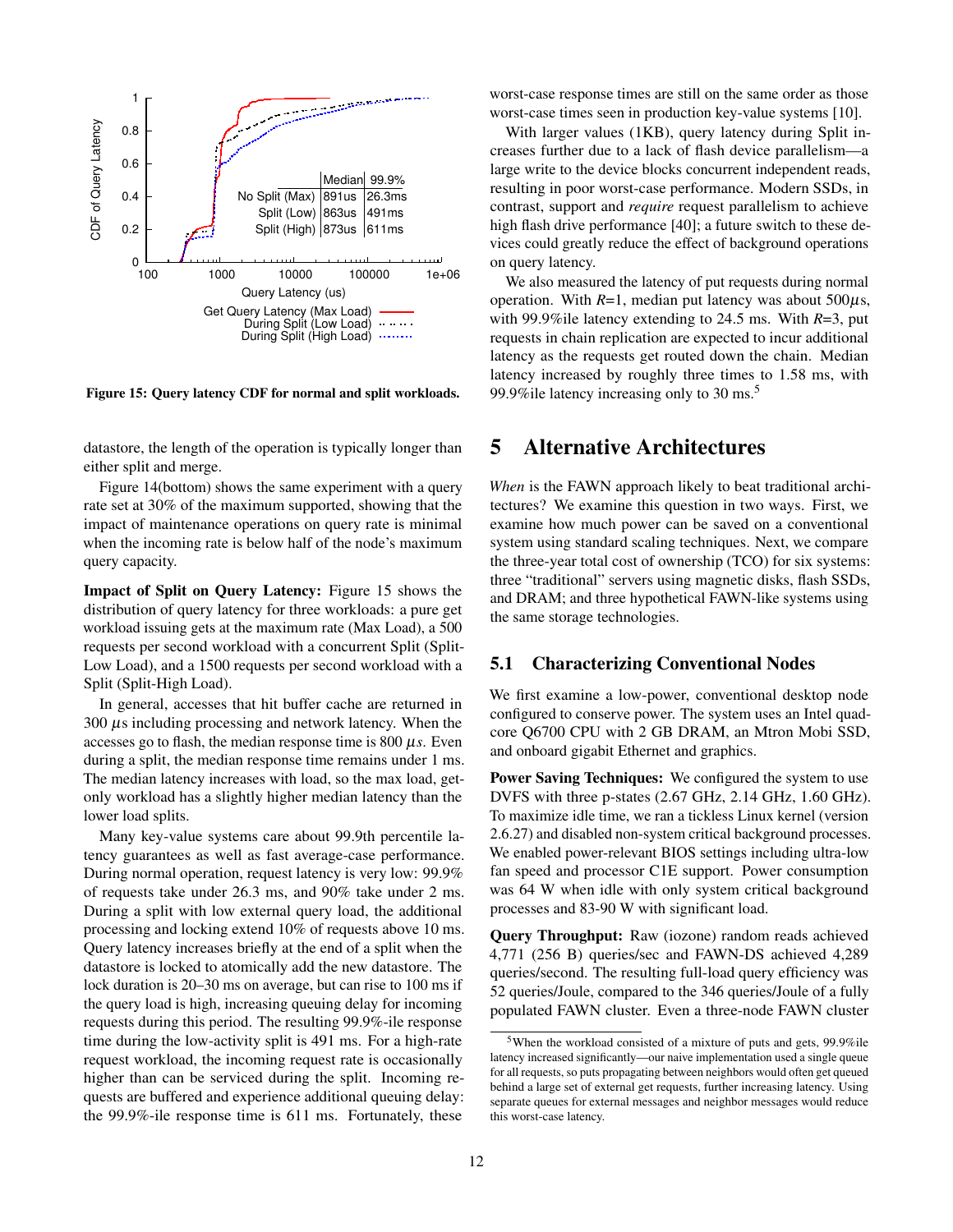| OPS  | Watts | <b>Oueries</b><br><b>Joule</b> |  |
|------|-------|--------------------------------|--|
|      |       |                                |  |
| 1298 | 3.75  | 346                            |  |
| 334  | 3.75  | 89                             |  |
|      |       |                                |  |
| 4289 | 83    | 51.7                           |  |
| 66   | 29    | 2.3                            |  |
| 171  | 87    | 1.96                           |  |
|      |       |                                |  |

<span id="page-12-0"></span>Table 3: Query performance and efficiency for different machine configurations.

that achieves roughly the same query throughput as the desktop, including the full power draw of an unpopulated 16-port gigabit Ethernet switch (10 W), achieved 240 queries/Joule. As expected from the small idle-active power gap of the desktop (64 W idle, 83 W active), the system had little room for "scaling down"—the queries/Joule became drastically worse as the load decreased. The idle power of the desktop is dominated by fixed power costs, while half of the idle power consumption of the 3-node FAWN cluster comes from the idle (and under-populated) Ethernet switch.

Table [3](#page-12-0) extends this comparison to clusters of several other systems.<sup>[6](#page-12-1)</sup> As expected, systems with disks are limited by seek times: the desktop above serves only 171 queries per second, and so provides only 1.96 queries/Joule—two orders of magnitude lower than a fully-populated FAWN. This performance is not far off from what the disks themselves can do: they draw 10 W at load, providing only 17 queries/Joule. Low-power laptops with magnetic disks fare little better. The desktop (above) with an SSD performs best of the alternative systems, but is still far from the efficiency of a FAWN cluster.

### 5.2 General Architectural Comparison

A general comparison requires looking not just at the queries per Joule, but the total system cost. In this section, we examine the 3-year total cost of ownership (TCO), which we define as the sum of the capital cost and the 3-year power cost at 10 cents per kWh.

Because the FAWN systems we have built use several-yearold technology, we study a theoretical 2009 FAWN node using a low-power CPU that consumes 10–20 W and costs ∼\$150 in volume. We in turn give the benefit of the doubt to the server systems we compare against—we assume a 1 TB disk exists that serves 300 queries/sec at 10 W.

Our results indicate that both FAWN and traditional systems have their place—but for the small random access workloads we study, traditional systems are surprisingly absent from much of the solution space, in favor of FAWN nodes using either disks, SSDs, or DRAM.

| System         | Cost    | W   | OPS  | Queries<br><b>Joule</b> | GВ<br>Watt | TCO<br>$G$ <b>B</b> | тсо<br><b>OPS</b> |
|----------------|---------|-----|------|-------------------------|------------|---------------------|-------------------|
| Traditionals:  |         |     |      |                         |            |                     |                   |
| $5-2TB$ HD     | S2K 250 |     | 1500 | 6                       | 40         | 0.26                | 1.77              |
| 160GB PCIe SSD | 88K -   | 220 | 200K | 909                     | 0.72       | 53                  | 0.04              |
| 64GB DRAM      | 83K     | 280 | 1М   | 3.5K                    | 0.23       | 59                  | 0.004             |
| <i>FAWNs:</i>  |         |     |      |                         |            |                     |                   |
| 2TB Disk       | \$350   | 20  | 250  | 12.5                    | 100        | 0.20                | 1.61              |
| 32GB SSD       | \$500   | 15  | 35K  | 2.3K                    | 2.1        | 16.9                | 0.015             |
| 2GB DRAM       | \$250   | 15  | 100K | 6.6K                    | 0.13       | 134                 | 0.003             |

#### <span id="page-12-2"></span>Table 4: Traditional and FAWN node statistics

Key to the analysis is a question: *why does a cluster need nodes?* The answer is, of course, for both storage space and query rate. Storing a *DS* gigabyte dataset with query rate *QR* requires *N* nodes:

$$
N = \max\left(\frac{DS}{\frac{gb}{node}}, \frac{QR}{\frac{qr}{node}}\right)
$$

With large datasets with low query rates, the number of nodes required is dominated by the storage capacity per node: thus, the important metric is the total cost per GB for an individual node. Conversely, for small datasets with high query rates, the per-node query capacity dictates the number of nodes: the dominant metric is queries per second per dollar. Between these extremes, systems must provide the best tradeoff between per-node storage capacity, query rate, and power cost.

Table [4](#page-12-2) shows these cost and performance statistics for several candidate systems. The "traditional" nodes use 200W servers that cost \$1,000 each. *Traditional+Disk* pairs a single server with five 5 TB high-speed disks capable of 300 queries/sec, each disk consuming 10 W. *Traditional+SSD* uses two PCI-E Fusion-IO 80 GB Flash SSDs, each also consuming about 10 W (Cost: \$3k). *Traditional+DRAM* uses eight 8 GB server-quality DRAM modules, each consuming 10 W. *FAWN+Disk* nodes use one 2 TB 7200 RPM disk: FAWN nodes have fewer connectors available on the board. *FAWN+SSD* uses one 32 GB Intel SATA Flash SSD capable of 35,000 random reads/sec [\[40\]](#page-16-5) and consuming 2 W (\$400). *FAWN+DRAM* uses a single 2 GB, slower DRAM module, also consuming 2 W.

Figure [16](#page-13-0) shows which base system has the lowest cost for a particular dataset size and query rate, with dataset sizes between 100 GB and 10 PB and query rates between 100 K and 1 billion per second. The dividing lines represent a boundary across which one system becomes more favorable than another.

Large Datasets, Low Query Rates: *FAWN+Disk* has the lowest total cost per GB. While not shown on our graph, a traditional system wins for exabyte-sized workloads if it can be configured with sufficient disks per node (over 50), though packing 50 disks per machine poses reliability challenges.

Small Datasets, High Query Rates: *FAWN+DRAM* costs the fewest dollars per queries/second, keeping in mind that

<span id="page-12-1"></span><sup>&</sup>lt;sup>6</sup>The Soekris is a five-year-old embedded communications board.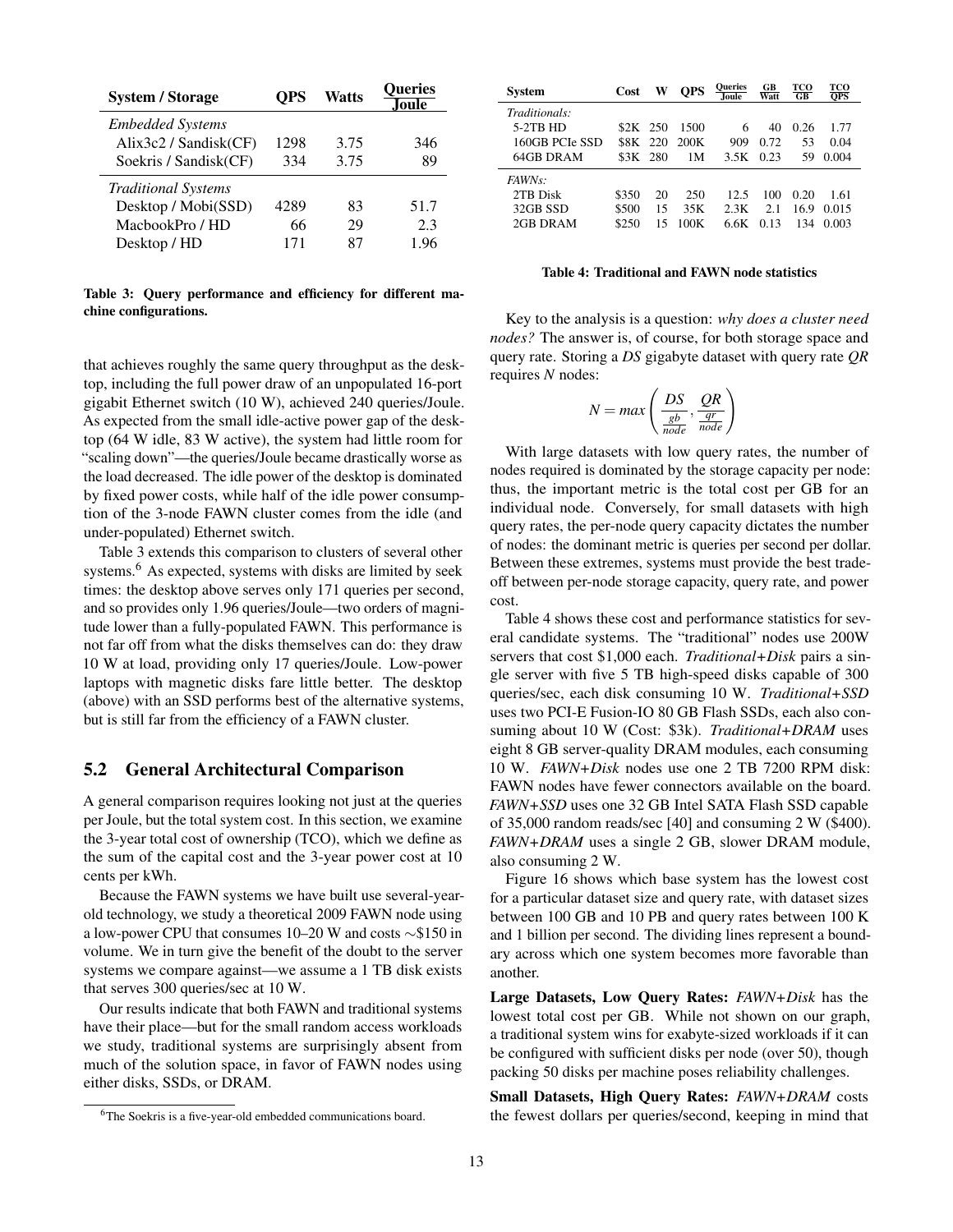

Figure 16: Solution space for lowest 3-year TCO as a function of dataset size and query rate.

we do *not* examine workloads that fit entirely in L2 cache on a traditional node. This somewhat counterintuitive result is similar to that made by the intelligent RAM project, which coupled processors and DRAM to achieve similar benefits [\[5\]](#page-15-19) by avoiding the memory wall. We assume the FAWN nodes can only accept 2 GB of DRAM per node, so for larger datasets, a traditional DRAM system provides a high query rate and requires fewer nodes to store the same amount of data (64 GB vs 2 GB per node).

Middle Range: *FAWN+SSD*s provide the best balance of storage capacity, query rate, and total cost. As SSD capacity improves, this combination is likely to continue expanding into the range served by *FAWN+Disk*; as SSD performance improves, so will it reach into DRAM territory. It is therefore conceivable that *FAWN+SSD* could become the dominant architecture for a wide range of random-access workloads.

*Are traditional systems obsolete?* We emphasize that this analysis applies only to small, random access workloads. Sequential-read workloads are similar, but the constants depend strongly on the per-byte processing required. Traditional cluster architectures retain a place for CPU-bound workloads, but we do note that architectures such as IBM's BlueGene successfully apply large numbers of low-power, efficient processors to many supercomputing applications [\[14\]](#page-15-20)—but they augment their wimpy processors with custom floating point units to do so.

Our definition of "total cost of ownership" also ignores several notable costs: In comparison to traditional architectures, FAWN should reduce power and cooling infrastructure, but may increase network-related hardware and power costs due to the need for more switches. Our current hardware prototype improves work done per volume, thus reducing costs associated with datacenter rack or floor space. Finally, of course, our analysis assumes that cluster software developers can engineer away the human costs of management—an optimistic assumption for all architectures. We similarly discard issues such as ease of programming, though we ourselves selected an x86-based wimpy platform precisely for ease of development.

## 6 Related Work

FAWN follows in a long tradition of ensuring that systems are balanced in the presence of scaling challenges and of designing systems to cope with the performance challenges imposed by hardware architectures.

<span id="page-13-0"></span>System Architectures: JouleSort [\[44\]](#page-16-12) is a recent energyefficiency benchmark; its authors developed a SATA diskbased "balanced" system coupled with a low-power (34 W) CPU that significantly out-performed prior systems in terms of records sorted per joule. A major difference with our work is that the sort workload can be handled with large, bulk I/O reads using radix or merge sort. FAWN targets even more seekintensive workloads for which even the efficient CPUs used for JouleSort are excessive, and for which disk is inadvisable.

More recently, several projects have begun using low-power processors for datacenter workloads to reduce energy consumption [\[6,](#page-15-21) [34,](#page-15-22) [11,](#page-15-23) [50,](#page-16-13) [20,](#page-15-24) [30\]](#page-15-25). The Gordon [\[6\]](#page-15-21) hardware architecture argues for pairing an array of flash chips and DRAM with low-power CPUs for low-power data intensive computing. A primary focus of their work is on developing a Flash Translation Layer suitable for pairing a single CPU with several raw flash chips. Simulations on general system traces indicate that this pairing can provide improved energy-efficiency. Our work leverages commodity embedded low-power CPUs and flash storage for cluster key-value applications, enabling good performance on flash regardless of FTL implementation. CEMS [\[20\]](#page-15-24), AmdahlBlades [\[50\]](#page-16-13), and Microblades [\[30\]](#page-15-25) also leverage low-cost, low-power commodity components as a building block for datacenter systems, similarly arguing that this architecture can provide the highest work done per dollar and work done per joule. Microsoft has recently begun exploring the use of a large cluster of low-power systems called Marlowe [\[34\]](#page-15-22). This work focuses on taking advantage of the very low-power sleep states provided by this chipset (between 2–4 W) to turn off machines and migrate workloads during idle periods and low utilization, initially targeting the Hotmail service. We believe these advantages would also translate well to FAWN, where a lull in the use of a FAWN cluster would provide the opportunity to significantly reduce average energy consumption in addition to the already-reduced peak energy consumption that FAWN provides. Dell recently designed and has begun shipping VIA Nano-based servers consuming 20–30 W each for large webhosting services [\[11\]](#page-15-23).

Considerable prior work has examined ways to tackle the "memory wall." The Intelligent RAM (IRAM) project combined CPUs and memory into a single unit, with a particular focus on energy efficiency [\[5\]](#page-15-19). An IRAM-based CPU could use a quarter of the power of a conventional system to serve the same workload, reducing total system energy consumption to 40%. FAWN takes a thematically similar view—placing smaller processors very near flash—but with a significantly different realization. Similar efforts, such as the Active Disk project [\[43\]](#page-16-14), focused on harnessing computation close to disks. Schlosser et al. proposed obtaining similar benefits from cou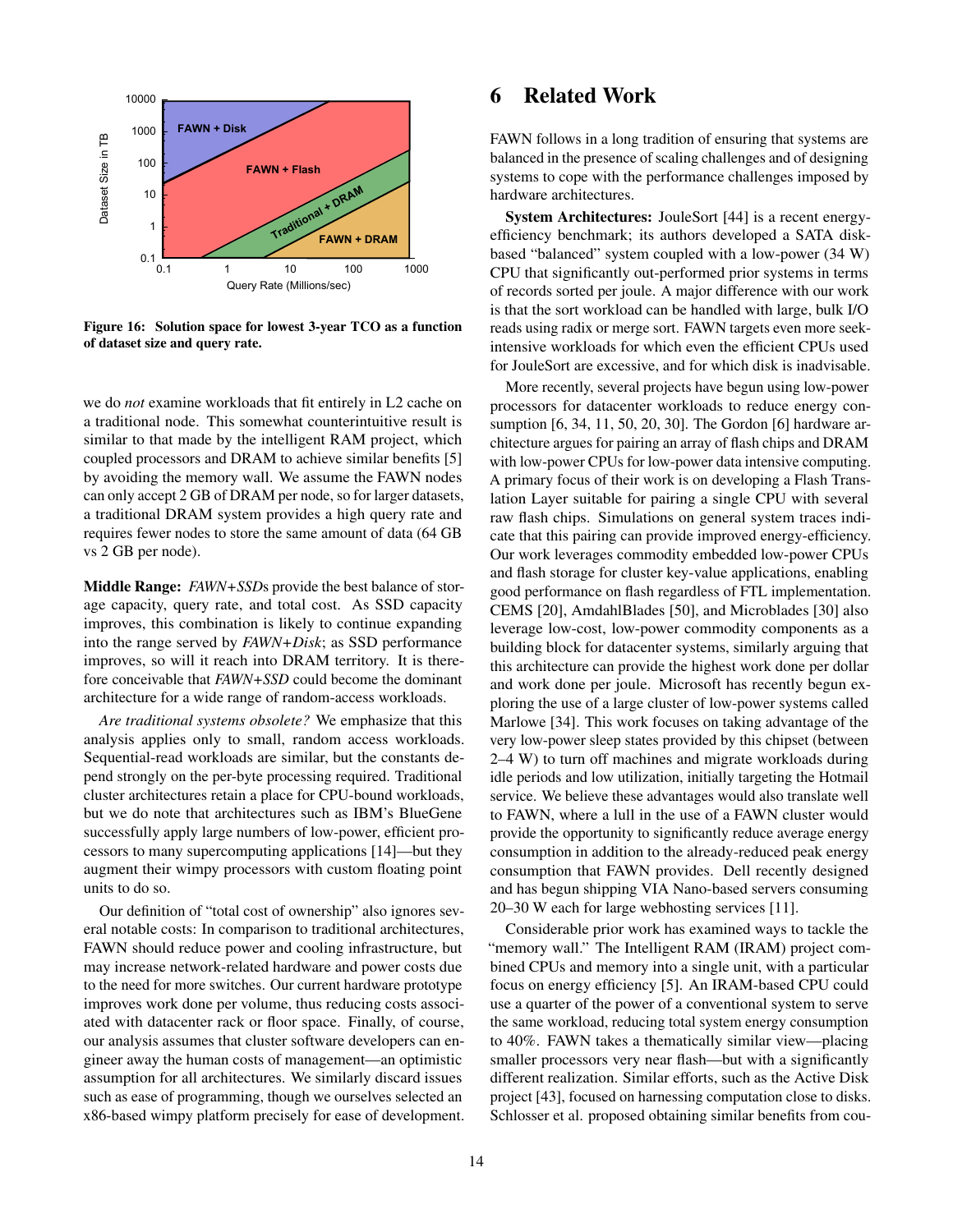pling MEMS with CPUs [\[46\]](#page-16-15).

Databases and Flash: Much ongoing work is examining the use of flash in databases, examining how database data structures and algorithms can be modified to account for flash storage strengths and weaknesses [\[53,](#page-16-16) [28,](#page-15-26) [35,](#page-15-6) [37,](#page-16-6) [29\]](#page-15-27). Recent work concluded that NAND flash might be appropriate in "read-mostly, transaction-like workloads", but that flash was a poor fit for high-update databases [\[35\]](#page-15-6). This work, along with FlashDB [\[37\]](#page-16-6) and FD-Trees [\[29\]](#page-15-27), also noted the benefits of a log structure on flash; however, in their environments, using a log-structured approach slowed query performance by an unacceptable degree. Prior work in sensor networks [\[8,](#page-15-28) [32\]](#page-15-29) has employed flash in resource-constrained sensor applications to provide energy-efficient filesystems and single node object stores. In contrast to the above work, FAWN-KV sacrifices range queries by providing only primary-key queries, which eliminates complex indexes: FAWN's separate data and index can therefore support log-structured access without reduced query performance. Indeed, with the log structure, FAWN's performance actually *increases* with a moderate percentage of writes. FAWN-KV also applies log-structured data organization to speed maintenance and failover operations in a clustered, datacenter environment.

Filesystems for Flash: Several filesystems are specialized for use on flash. Most are partially log-structured [\[45\]](#page-16-17), such as the popular JFFS2 (Journaling Flash File System) for Linux. Our observations about flash's performance characteristics follow a long line of research [\[12,](#page-15-30) [35,](#page-15-6) [58,](#page-16-18) [37,](#page-16-6) [40\]](#page-16-5). Past solutions to these problems include the eNVy filesystem's use of battery-backed SRAM to buffer copy-on-write log updates for high performance [\[57\]](#page-16-19), followed closely by purely flash-based log-structured filesystems [\[26\]](#page-15-31).

High-throughput Storage and Analysis: Recent work such as Hadoop or MapReduce [\[9\]](#page-15-32) running on GFS [\[15\]](#page-15-9) has examined techniques for scalable, high-throughput computing on massive datasets. More specialized examples include SQLcentric options such as the massively parallel data-mining appliances from Netezza [\[38\]](#page-16-20). As opposed to the randomaccess workloads we examine for FAWN-KV, these systems provide bulk throughput for massive datasets with low selectivity or where indexing in advance is difficult. We view these workloads as a promising next target for the FAWN approach.

Distributed Hash Tables: Related cluster and wide-area hash table-like services include Distributed data structure (DDS) [\[17\]](#page-15-33), a persistent data management layer designed to simplify cluster-based Internet services. FAWN's major points of differences with DDS are a result of FAWN's hardware architecture, use of flash, and focus on energy efficiency in fact, the authors of DDS noted that a problem for future work was that "disk seeks become the overall bottleneck of the system" with large workloads, precisely the problem that FAWN-DS solves. These same differences apply to systems such as Dynamo [\[10\]](#page-15-0) and Voldemort [\[41\]](#page-16-0). Systems such as Boxwood [\[31\]](#page-15-34) focus on the higher level primitives necessary for managing storage clusters. Our focus was on the lowerlayer architectural and data-storage functionality.

Sleeping Disks: A final set of research examines how and when to put disks to sleep; we believe that the FAWN approach compliments them well. Hibernator [\[59\]](#page-16-21), for instance, focuses on large but low-rate OLTP database workloads (a few hundred queries/sec). Ganesh et al. proposed using a log-structured filesystem so that a striping system could perfectly predict which disks must be awake for writing [\[13\]](#page-15-35). Finally, Pergamum [\[49\]](#page-16-22) used nodes much like our wimpy nodes to attach to spun-down disks for archival storage purposes, noting that the wimpy nodes consume much less power when asleep. The system achieved low power, though its throughput was limited by the wimpy nodes' Ethernet.

## 7 Conclusion

FAWN pairs low-power embedded nodes with flash storage to provide fast and energy efficient processing of random read-intensive workloads. Effectively harnessing these more efficient but memory and compute-limited nodes into a usable cluster requires a re-design of many of the lower-layer storage and replication mechanisms. In this paper, we have shown that doing so is both possible and desirable. FAWN-KV begins with a log-structured per-node datastore to serialize writes and make them fast on flash. It then uses this log structure as the basis for chain replication between cluster nodes, providing reliability and strong consistency, while ensuring that all maintenance operations—including failure handling and node insertion—require only efficient bulk sequential reads and writes. Our 4-year-old FAWN nodes delivered over an order of magnitude more queries per Joule than conventional disk-based systems, and our preliminary experience using Intel Atom-based systems paired with SATA-based Flash drives shows that they can provide over 1000 queries/Joule, demonstrating that the FAWN architecture has significant potential for many I/O-intensive workloads.

## Acknowledgments

This work was supported in part by gifts from Network Appliance, Google, and Intel Corporation, and by grant CNS-0619525 from the National Science Foundation. Jason Franklin is supported in part by an NSF Graduate Research Fellowship. Amar Phanishayee was supported by an IBM Fellowship. Vijay Vasudevan is supported by a fellowship from APC by Schneider Electric. We extend our thanks to the excellent feedback from our OSDI and SOSP reviewers, Vyas Sekar, Mehul Shah, and to Lorenzo Alvisi for shepherding the work for SOSP. Iulian Moraru provided both feedback and extensive performance tuning assistance on the wimpy nodes.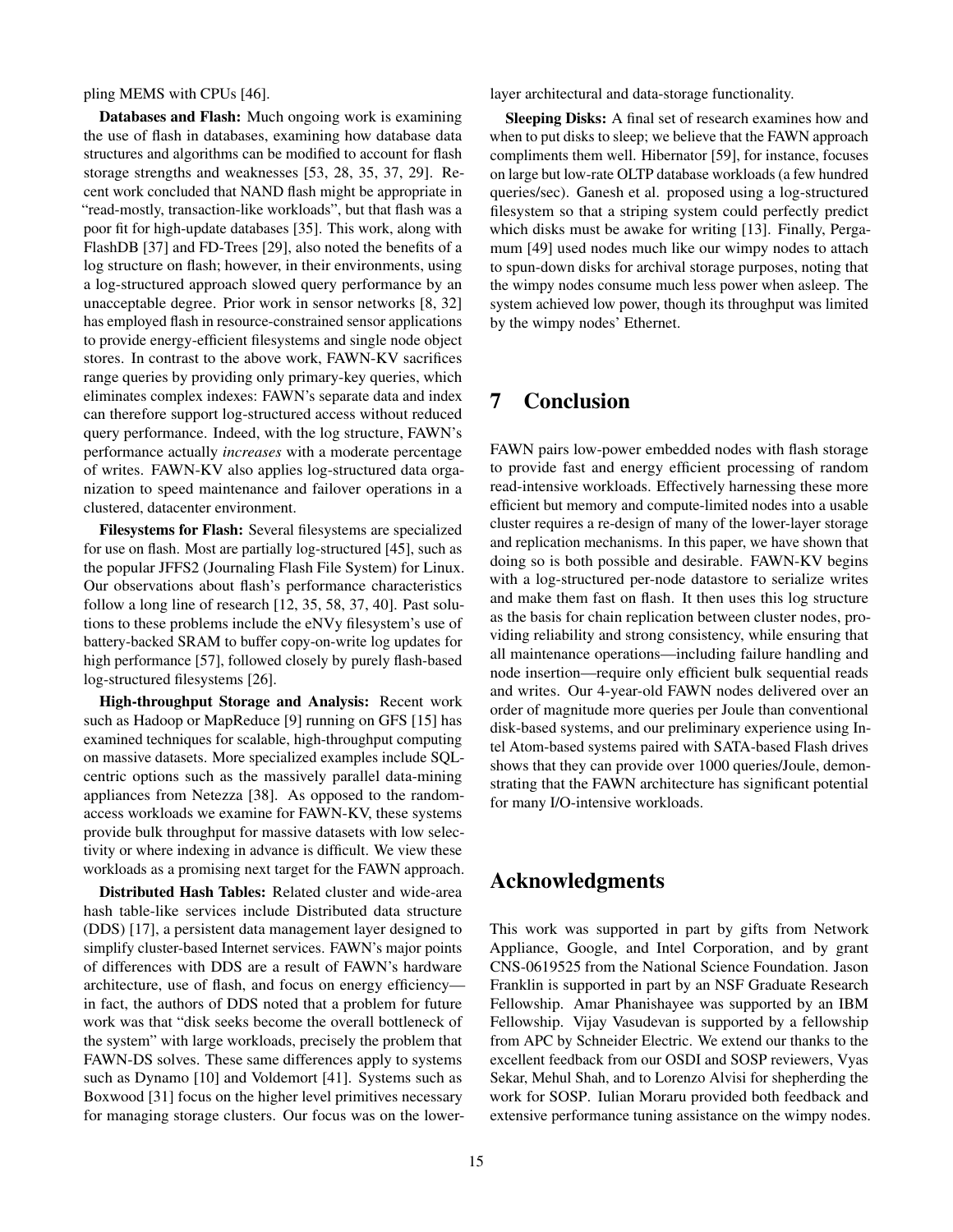## **References**

- <span id="page-15-12"></span>[1] Flexible I/O Tester. [http://freshmeat.net/](http://freshmeat.net/projects/fio/) [projects/fio/](http://freshmeat.net/projects/fio/).
- <span id="page-15-15"></span>[2] M. Al-Fares, A. Loukissas, and A. Vahdat. A scalable, commodity, data center network architecture. In *Proc. ACM SIGCOMM*, Aug. 2008.
- <span id="page-15-4"></span>[3] L. A. Barroso and U. Hölzle. The case for energy-proportional computing. *Computer*, 40(12):33–37, 2007.
- <span id="page-15-13"></span>[4] BerkeleyDB Reference Guide. Memory-only or Flash configurations. [http://www.oracle.com/technology/](http://www.oracle.com/technology/documentation/berkeley-db/db/ref/program/ram.html) [documentation/berkeley-db/db/ref/program/](http://www.oracle.com/technology/documentation/berkeley-db/db/ref/program/ram.html) [ram.html](http://www.oracle.com/technology/documentation/berkeley-db/db/ref/program/ram.html).
- <span id="page-15-19"></span>[5] W. Bowman, N. Cardwell, C. Kozyrakis, C. Romer, and H. Wang. Evaluation of existing architectures in IRAM systems. In *Workshop on Mixing Logic and DRAM, 24th International Symposium on Computer Architecture*, June 1997.
- <span id="page-15-21"></span>[6] A. M. Caulfield, L. M. Grupp, and S. Swanson. Gordon: Using flash memory to build fast, power-efficient clusters for dataintensive applications. In *14th International Conference on Architectural Support for Programming Languages and Operating Systems (ASPLOS09)*, Mar. 2009.
- <span id="page-15-5"></span>[7] J. S. Chase, D. Anderson, P. Thakar, A. Vahdat, and R. Doyle. Managing energy and server resources in hosting centers. In *Proc. 18th ACM Symposium on Operating Systems Principles (SOSP)*, Oct. 2001.
- <span id="page-15-28"></span>[8] H. Dai, M. Neufeld, and R. Han. ELF: an efficient logstructured flash file system for micro sensor nodes. In *Proceedings of the ACM Conference on Embedded Networked Sensor Systems (SenSys)*, Nov. 2004.
- <span id="page-15-32"></span>[9] J. Dean and S. Ghemawat. MapReduce: Simplified data processing on large clusters. In *Proc. 6th USENIX OSDI*, Dec. 2004.
- <span id="page-15-0"></span>[10] G. DeCandia, D. Hastorun, M. Jampani, G. Kakulapati, A. Lakshman, A. Pilchin, S. Sivasubramanian, P. Vosshall, and W. Vogels. Dynamo: Amazon's highly available key-value store. In *Proc. 21st ACM Symposium on Operating Systems Principles (SOSP)*, Oct. 2007.
- <span id="page-15-23"></span>[11] Dell XS11-VX8. Dell fortuna. ["http://www1.euro.]("http://www1.euro.dell.com/content/topics/topic.aspx/emea/corporate/pressoffice/2009/uk/en/2009_05_20_brk_000") [dell.com/content/topics/topic.aspx/emea/]("http://www1.euro.dell.com/content/topics/topic.aspx/emea/corporate/pressoffice/2009/uk/en/2009_05_20_brk_000") [corporate/pressoffice/2009/uk/en/2009\\_05\\_]("http://www1.euro.dell.com/content/topics/topic.aspx/emea/corporate/pressoffice/2009/uk/en/2009_05_20_brk_000") [20\\_brk\\_000"]("http://www1.euro.dell.com/content/topics/topic.aspx/emea/corporate/pressoffice/2009/uk/en/2009_05_20_brk_000"), 2009.
- <span id="page-15-30"></span>[12] F. Douglis, F. Kaashoek, B. Marsh, R. Caceres, K. Li, and J. Tauber. Storage alternatives for mobile computers. In *Proc. 1st USENIX OSDI*, pages 25–37, Nov. 1994.
- <span id="page-15-35"></span>[13] L. Ganesh, H. Weatherspoon, M. Balakrishnan, and K. Birman. Optimizing power consumption in large scale storage systems. In *Proc. HotOS XI*, May 2007.
- <span id="page-15-20"></span>[14] A. Gara, M. A. Blumrich, D. Chen, G. L.-T. Chiu, et al. Overview of the Blue Gene/L system architecture. *IBM J. Res and Dev.*, 49(2/3), May 2005.
- <span id="page-15-9"></span>[15] S. Ghemawat, H. Gobioff, and S.-T. Leung. The Google file system. In *Proc. 19th ACM Symposium on Operating Systems Principles (SOSP)*, Oct. 2003.
- <span id="page-15-17"></span>[16] A. Greenberg, N. Jain, S. Kandula, C. Kim, P. Lahiri, D. Maltz, P. Patel, and S. Sengupta. VL2: A scalable and flexible data center network. In *Proc. ACM SIGCOMM*, Aug. 2009.
- <span id="page-15-33"></span>[17] S. D. Gribble, E. A. Brewer, J. M. Hellerstein, and D. Culler. Scalable, distributed data structures for Internet service construction. In *Proc. 4th USENIX OSDI*, Nov. 2000.
- <span id="page-15-16"></span>[18] C. Guo, H. Wu, K. Tan, L. Shi, Y. Zhang, and S. Lu. DCell: A scalable and fault-tolerant network structure for data centers. In *Proc. ACM SIGCOMM*, Aug. 2008.
- <span id="page-15-18"></span>[19] C. Guo, G. Lu, D. Li, H. Wu, X. Zhang, Y. Shi, C. Tian, Y. Zhang, and S. Lu. BCube: A high performance, servercentric network architecture for modular data centers. In *Proc. ACM SIGCOMM*, Aug. 2009.
- <span id="page-15-24"></span>[20] J. Hamilton. Cooperative expendable micro-slice servers (CEMS): Low cost, low power servers for Internet scale services. [http://mvdirona.com/jrh/TalksAndPapers/](http://mvdirona.com/jrh/TalksAndPapers/JamesHamilton_CEMS.pdf) [JamesHamilton\\_CEMS.pdf](http://mvdirona.com/jrh/TalksAndPapers/JamesHamilton_CEMS.pdf), 2009.
- <span id="page-15-3"></span>[21] Intel. Penryn Press Release. [http://www.intel.com/](http://www.intel.com/pressroom/archive/releases/20070328fact.htm) [pressroom/archive/releases/20070328fact.](http://www.intel.com/pressroom/archive/releases/20070328fact.htm) [htm](http://www.intel.com/pressroom/archive/releases/20070328fact.htm).
- <span id="page-15-11"></span>[22] Iozone. Filesystem Benchmark. [http://www.iozone.](http://www.iozone.org) [org](http://www.iozone.org).
- <span id="page-15-8"></span>[23] JFFS2. The Journaling Flash File System. [http://](http://sources.redhat.com/jffs2/) [sources.redhat.com/jffs2/](http://sources.redhat.com/jffs2/).
- <span id="page-15-14"></span>[24] B. Johnson. Facebook, personal communication, Nov. 2008.
- <span id="page-15-2"></span>[25] R. H. Katz. Tech titans building boom. IEEE Spectrum, Feb. 2009.
- <span id="page-15-31"></span>[26] A. Kawaguchi, S. Nishioka, and H. Motoda. A flash-memory based file system. In *Proc. USENIX Annual Technical Conference*, Jan. 1995.
- <span id="page-15-10"></span>[27] L. Lamport. The part-time parliament. *ACM Trans. Comput. Syst.*, 16(2):133–169, 1998. ISSN 0734-2071.
- <span id="page-15-26"></span>[28] S.-W. Lee, B. Moon, C. Park, J.-M. Kim, and S.-W. Kim. A case for flash memory SSD in enterprise database applications. In *Proc. ACM SIGMOD*, June 2008.
- <span id="page-15-27"></span>[29] Y. Li, B. He, Q. Luo, and K. Yi. Tree indexing on flash disks. In *Proceedings of 25th International Conference on Data Engineering*, Mar. 2009.
- <span id="page-15-25"></span>[30] K. Lim, P. Ranganathan, J. Chang, C. Patel, T. Mudge, and S. Reinhardt. Understanding and designing new server architectures for emerging warehouse-computing environments. In *International Symposium on Computer Architecture (ISCA)*, June 2008.
- <span id="page-15-34"></span>[31] J. MacCormick, N. Murphy, M. Najork, C. A. Thekkath, and L. Zhou. Boxwood: abstractions as the foundation for storage infrastructure. In *Proc. 6th USENIX OSDI*, Dec. 2004.
- <span id="page-15-29"></span>[32] G. Mathur, P. Desnoyers, D. Ganesan, and P. Shenoy. Capsule: an energy-optimized object storage system for memoryconstrained sensor devices. In *Proceedings of the ACM Conference on Embedded Networked Sensor Systems (SenSys)*, Oct. 2006.
- <span id="page-15-1"></span>[33] Memcached. A distributed memory object caching system. <http://www.danga.com/memcached/>.
- <span id="page-15-22"></span>[34] Microsoft Marlowe. Peering into future of cloud computing. [http://research.microsoft.com/en-us/](http://research.microsoft.com/en-us/news/features/ccf-022409.aspx) [news/features/ccf-022409.aspx](http://research.microsoft.com/en-us/news/features/ccf-022409.aspx), 2009.
- <span id="page-15-6"></span>[35] D. Myers. On the use of NAND flash memory in highperformance relational databases. M.S. Thesis, MIT, Feb. 2008.
- <span id="page-15-7"></span>[36] S. Nath and P. B. Gibbons. Online maintenance of very large random samples on flash storage. In *Proc. VLDB*, Aug. 2008.